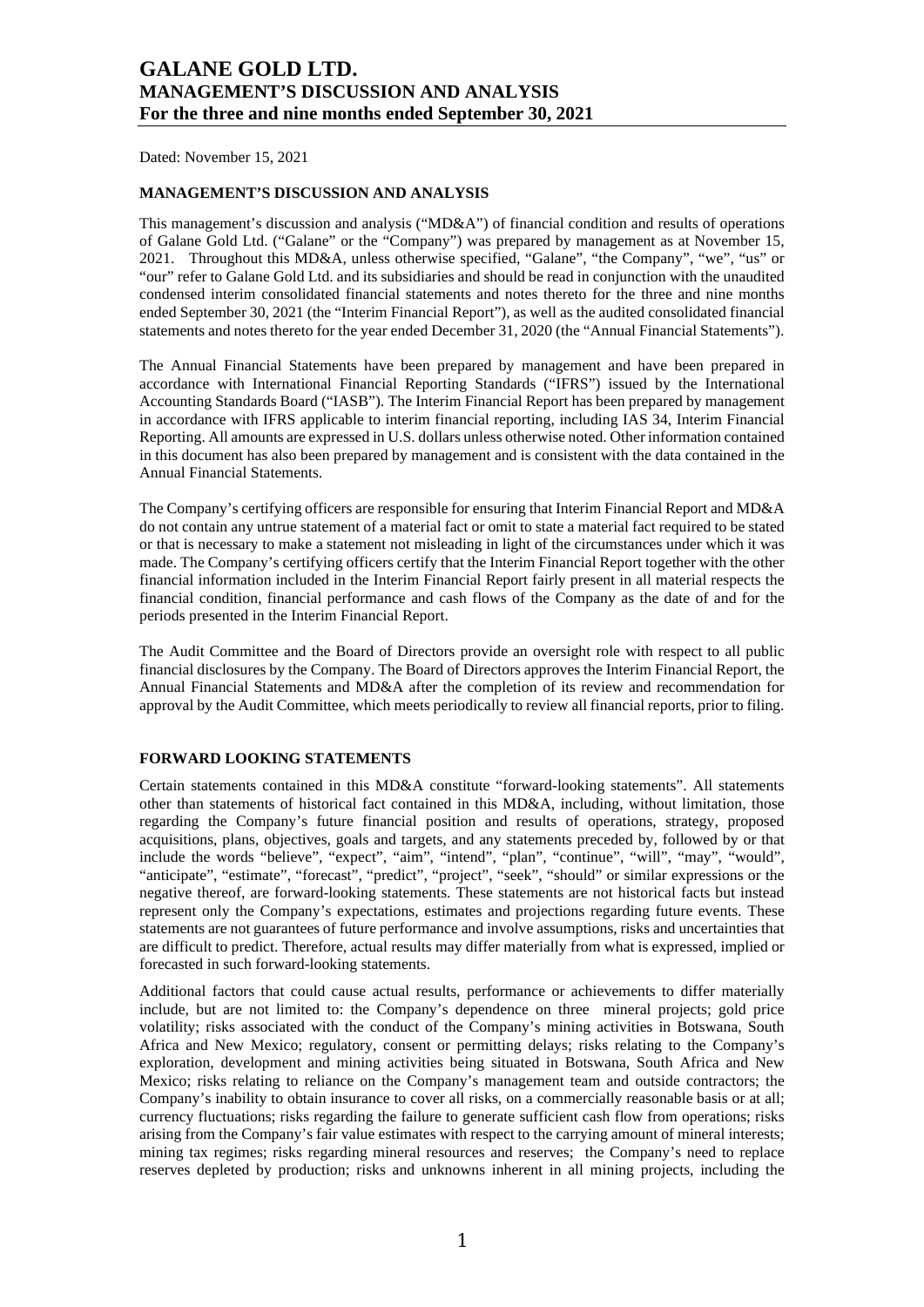inaccuracy of reserves and resources, metallurgical recoveries and capital and operating costs of such projects; contests over title to properties, particularly title to undeveloped properties; risks and expenses related to reclamation costs and related liabilities; lack of infrastructure; employee relations, labour unrest or unavailability; health risks in Africa; supply chain disruptions, major health issues, pandemics, and COVID-19; the Company's interactions with surrounding communities and artisanal miners; extensive laws and regulations governing the environment, health and safety; the Company's ability to successfully integrate acquired assets; risks related to ramping-up production; the speculative nature of exploration and development, including the risks of diminishing quantities or grades of reserves; development of the Company's exploration properties into commercially viable mines; risks related to climate change; risks related to information security; risk of using derivative instruments including credit risk, market liquidity risk and unrealized mark-to-market risk; stock market volatility; conflicts of interest among certain directors and officers; lack of dividends; lack of liquidity for shareholders of the Company; risks related to the market perception of junior gold companies; litigation risk; and difficulties in bringing actions and enforcing judgments for foreign investors. See "Risk Factors" in the Company's annual information form for the year ended December 31, 2020, a copy of which is available on the Company's SEDAR profile at [www.sedar.com.](http://www.sedar.com/) Management provides forward-looking statements because it believes they provide useful information to readers when considering their investment objectives and cautions readers that the information may not be appropriate for other purposes. Consequently, all of the forward-looking statements made in this MD&A are qualified by these cautionary statements and other cautionary statements or factors contained herein, and there can be no assurance that the actual results or developments will be realized or, even if substantially realized, that they will have the expected consequences to, or effects on, the Company. These forward-looking statements are made as of the date of this MD&A and the Company assumes no obligation to update or revise them to reflect subsequent information, events or circumstances or otherwise, except as required by law.

The forward-looking statements in this MD&A are based on numerous assumptions regarding the Company's present and future business strategies and the environment in which the Company will operate in the future, including assumptions regarding gold prices, business and operating strategies, and the Company's ability to operate on a profitable basis.

### **MINERAL RESERVES AND RESOURCES**

Information of a technical and scientific nature that forms the basis of the disclosure in the MD&A has been approved by Kevin Crossling Pr. Sci. Nat., MAusIMM., Business Development Consultant for Galane Gold, and a "qualified person" as defined by National Instrument 43-101 – *Standards of Disclosure for Mineral Projects* ("NI 43-101").

All mineral reserves and mineral resources have been estimated in accordance with the standards of the Canadian Institute of Mining, Metallurgy and Petroleum and NI 43-101. All mineral resources are reported exclusive of mineral reserves. Mineral resources that are not mineral reserves do not have demonstrated economic viability. There is no guarantee that any of the mineral resources disclosed in the MD&A will be converted to mineral reserves. There is also no guarantee that any of the inferred mineral resources will be upgraded to measured or indicated mineral resources. Information on data verification performed on the mineral properties mentioned in this MD&A that are considered to be material mineral properties to the Company are contained in the Company's most recent annual information form and the current technical report for each of those properties, all available on the Company's SEDAR profile at www.sedar.com.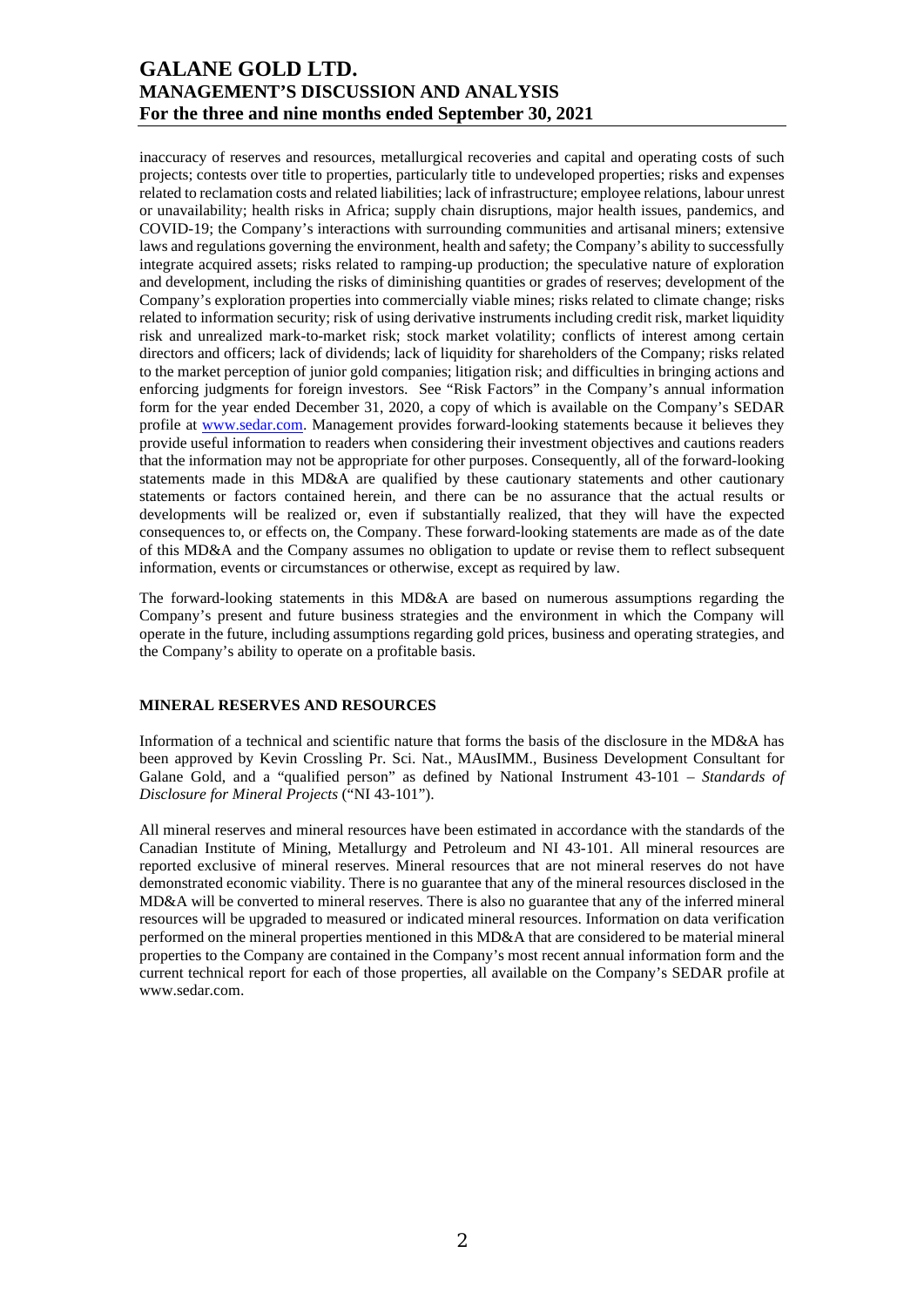### **CORPORATE OVERVIEW**

The Company's principal business activities are the exploration for, development of, and operation of gold mining properties. The Company operates through its wholly-owned subsidiary, Galane Gold Mines Ltd. ("GGM"), which in turn operates two mines: (a) a producing mine which also has the rights to certain mineral exploration tenements (the producing mine and mineral exploration tenements collectively, the "Mupane Property") located in the Republic of Botswana ("Botswana") through subsidiaries located in Botswana; and (b) a mine in the process of restarting and which has the rights to certain mineral exploration tenements (the mine and mineral exploration tenements collectively, the "Galaxy Property") located in the Republic of South Africa ("South Africa") through subsidiaries located in South Africa. The common shares in the capital of the Company (the "Common Shares") have been listed for trading on the TSX Venture Exchange (the "Exchange") under the symbol "GG" since September 6, 2011 and trade on the OTCQB in the United States under the trading symbol "GGGOF".

#### **OUTLOOK**

The extent and duration of impacts that COVID-19 may have on the Company's ability to ship and sell gold dore and gold concentrate, on our suppliers and employees and on global financial markets going forward is not known at this time but could be material. As a result, the Company has not issued annual guidance for 2021.

#### *Mupane*

The Company continues to operate while observing compliance with capacity and enhanced operating requirements mandated by the Republic of Botswana Government, including but not limited to social distancing, wearing of face masks, provision of hand sanitizer for employees and visitors, registration upon entry to site and temperature checks. The Company will continue to assess the viability of operating at the government mandated levels and look to manage production in line with any further easing or tightening of operating restrictions.

### *Galaxy*

The Company continues to operate while observing compliance with capacity and enhanced operating requirements mandated by the Republic of South Africa Government, including but not limited to social distancing, wearing of face masks, provision of hand sanitizer for employees and visitors, registration upon entry to site and temperature checks. The Company will continue to assess the viability of operating at the government mandated levels and look to manage production in line with any further easing or tightening of operating restrictions.

#### **SUMMIT MINE ACQUISITION**

On May 19, 2021, the Company completed the acquisition (the "Summit Acquisition"), through a wholly-owned subsidiary, of the Summit Mine (the "Summit Mine") and the infrastructure constituting the Banner crush, mill and flotation plant in New Mexico, located 57 miles from the Summit Mine (together with the Summit Mine, the "Summit Assets") from Pyramid Peak Mining, LLC, a whollyowned subsidiary of Waterton Precious Metals Fund II Cayman, LP (the "Seller").

The aggregate consideration to be paid for the Summit Assets is \$17.0 million, of which \$8.8 million has been paid, consisting of (i) cash consideration of \$6.0 million paid on closing of the Summit Acquisition; (ii) issuance to the Seller on closing of the Summit Acquisition of 16 million Common Shares at a deemed issuance price of C\$0.22 per Common Share and warrants to purchase up to 16 million Common Shares, exercisable at an exercise price of C\$0.30 per Common Share for a period of three years from closing of the Summit Acquisition (the "Summit Acquisition Warrants"); and (iii) cash consideration of \$8.2 million to be paid upon commencement of production at the Summit Mine.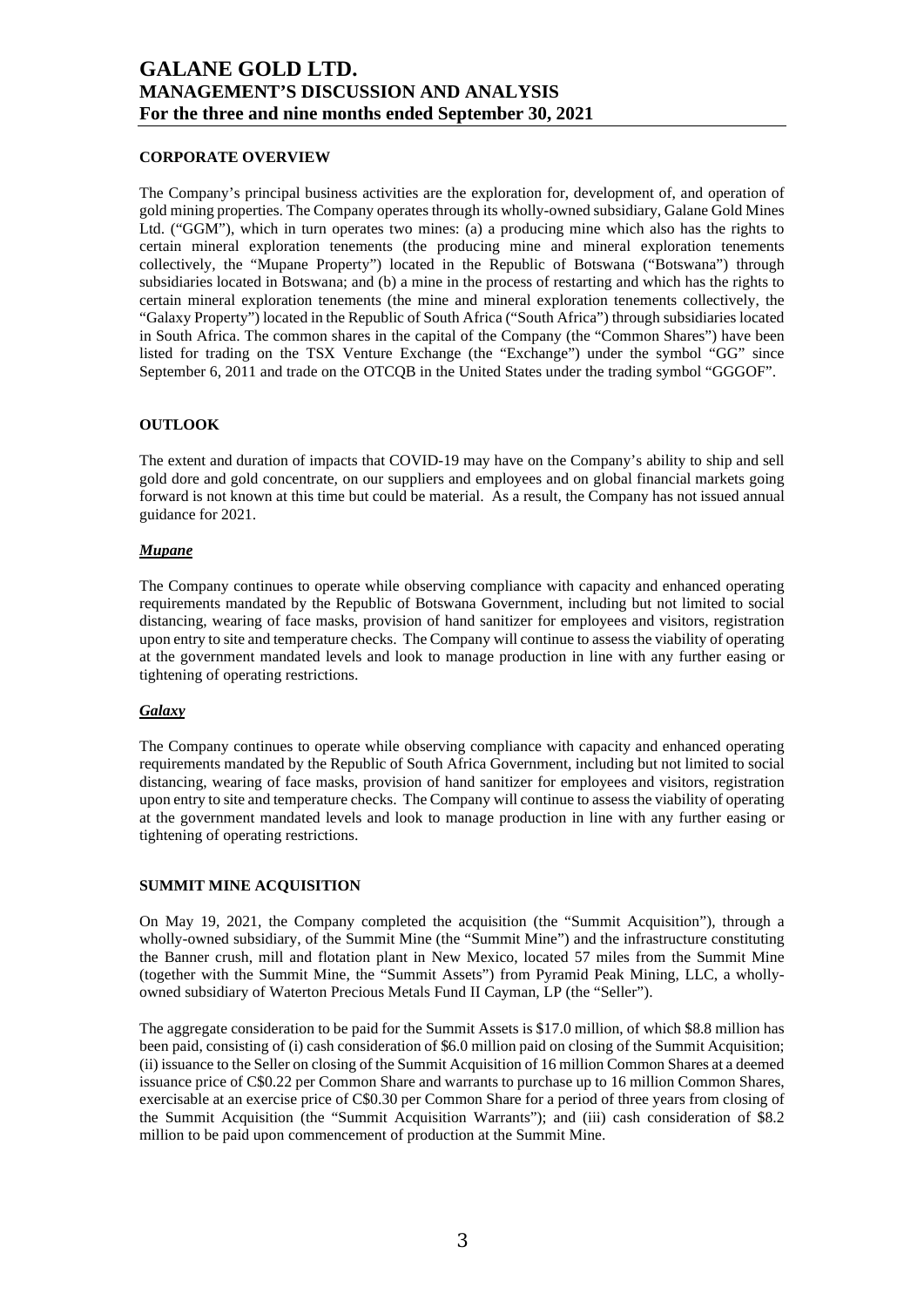In connection with the Summit Acquisition, the Company also completed a private placement (the "2021 Private Placement") of 44,028,700 subscription receipts of the Company ("Subscription Receipts") at a price of C\$0.22 per Subscription Receipt for aggregate proceeds of C\$9,686,314. Canaccord Genuity Corp. acted as lead agent in connection with the 2021 Private Placement, on behalf of a syndicate of agents, including Research Capital Corporation (collectively, the "Agents").

On closing of the Summit Acquisition, each Subscription Receipt holder received one Common Share and one common share purchase warrant of the Company (the "2021 Warrant"). Each 2021 Warrant entitles the holder thereof to purchase one Common Share at a price of C\$0.30, for a period of three years following the closing of the Summit Acquisition.

In connection with the 2021 Private Placement, the Agents received a cash commission of C\$670,692 and 3,048,602 broker warrants ("2021 Broker Warrants"). Each 2021 Broker Warrant entitles the holder thereof to purchase one Common Share at a price of C\$0.22, for a period of two years following the closing of the Summit Acquisition.

Following the closing of the Summit Acquisition, the Company is currently in the process of completing a detailed plan for the re-commencement of mining at the Summit Mine and processing at the Banner crush, mill and floatation plant. In the near term, the Company expects to incur the holding cost of the assets, currently estimated at \$0.1 million per annum, with this cost impacting both the Statement of Earnings and Statement of Cash Flows of the Company.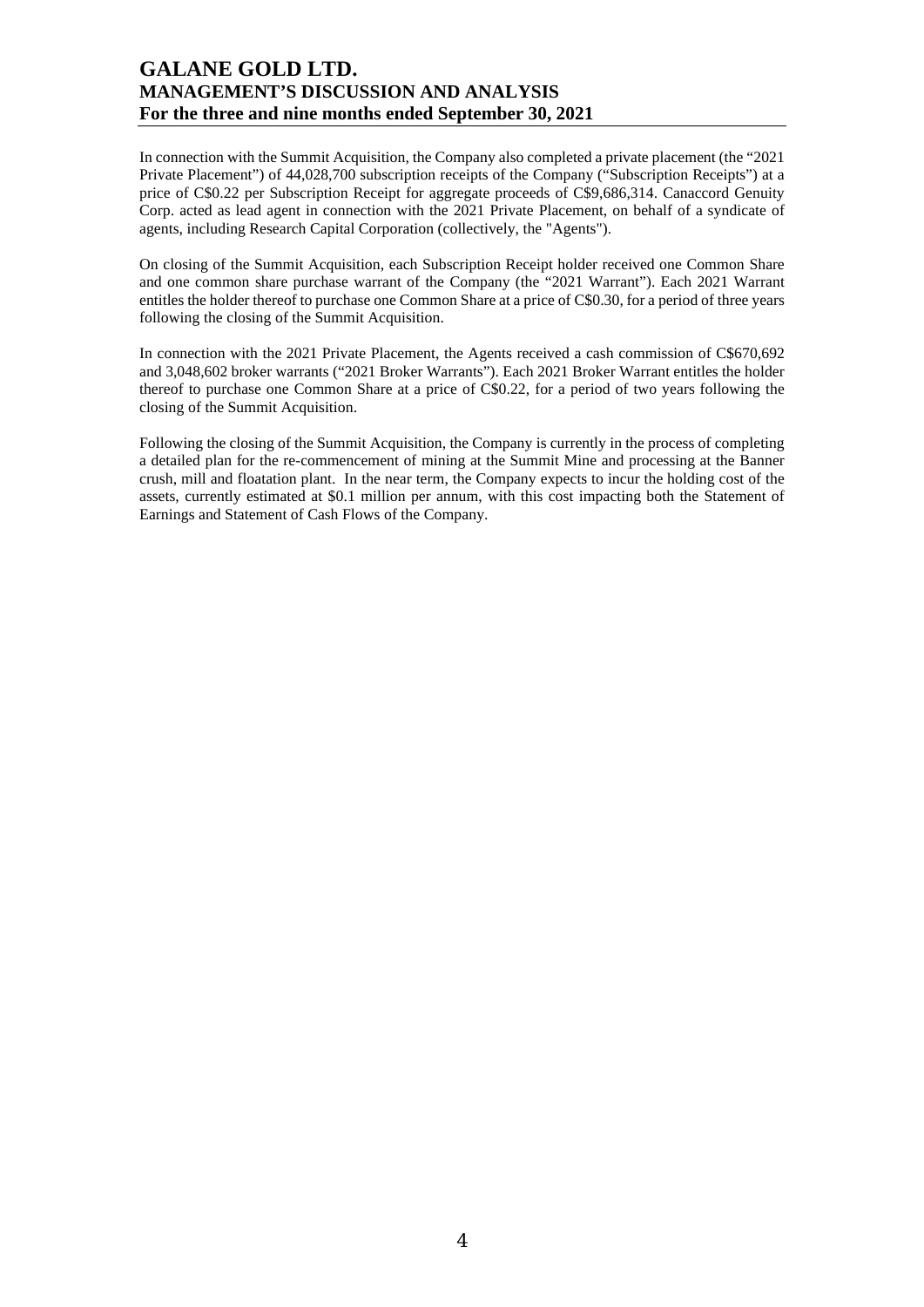#### **DISCUSSION OF OPERATIONS**

#### *For the three and nine months ended September 30, 2021*

The following is an analysis of the Company's operating results for the three months ended September 30, 2021 ("Q3 2021") and the nine months ended September 30, 2021 ("YTD 2021").

#### *Operating activity:*

Commentary regarding the Company's operating activity during Q3 2021 and YTD 2021:

#### *Mining*

The following table sets forth certain key mining statistics for the Mupane Property:

|                                |             |                |                | 2021           |              |         |                | 2020           |                |              |
|--------------------------------|-------------|----------------|----------------|----------------|--------------|---------|----------------|----------------|----------------|--------------|
|                                |             | Q <sub>3</sub> | Q <sub>2</sub> | Q <sub>1</sub> | <b>Total</b> | Q4      | Q <sub>3</sub> | O <sub>2</sub> | Q <sub>1</sub> | <b>Total</b> |
|                                | Ore $(t)$   | 38,234         | 42.672         | 48.207         | 129,113      | 64.309  | 70.837         | 59.532         | 67.368         | 262,046      |
| Mupane (Tau)                   | Grade (g/t) | 1.95           | 1.79           | 1.89           | 1.88         | 2.05    | 2.31           | 2.58           | 2.64           | 2.39         |
|                                | Waste (t)   | 13,202         | 7.328          | 9,578          | 30,108       | 5,822   | 10.016         | 6,464          | 16.482         | 38,784       |
|                                | Ore $(t)$   | 84.704         | 70.511         | 40.043         | 195.258      | 15.365  | 21.485         | 4,283          | 4.012          | 45,145       |
| Dinokwe                        | Grade (g/t) | 1.29           | 1.56           | 1.78           | 1.49         | 1.79    | 1.88           | 1.67           | 1.37           | 1.78         |
|                                | Waste (t)   | 271.321        | 158.937        | 251.743        | 682.001      | 230.174 | 509.357        | 241.524        | 106.870        | 1,087,925    |
|                                | Ore $(t)$   | 42.222         | 18.589         | 3,652          | 64,463       | 32,182  | 20,210         |                |                | 52,392       |
| Golden Eagle                   | Grade (g/t) | 1.36           | 1.50           | 1.93           | 1.43         | 2.36    | 2.64           |                |                | 2.46         |
|                                | Waste (t)   | 250.147        | 130.953        | 10.979         | 392.079      | 8.162   | 4.852          |                |                | 13,014       |
|                                | Ore $(t)$   | 8,553          | 18.791         | 46.174         | 73,518       |         |                | 12.105         | 1.527          | 13,632       |
| Low Grade Stockpiles           | Grade (g/t) | 0.75           | 0.76           | 0.65           | 0.69         |         |                | 1.44           | 1.28           | 1.42         |
| Monarch Slimes Dump /          | Ore $(t)$   | 19.895         | 21.793         | 34.917         | 76,605       | 39.687  | 85.512         | 83.605         | 69.465         | 278,269      |
| <b>Historic Tailings Dumps</b> | Grade (g/t) | 0.65           | 0.70           | 0.89           | 0.78         | 0.66    | 0.73           | 0.78           | 1.26           | 0.87         |

The Company continued to mine from the Tau deposit at the Mupane Property and the Dinokwe open cut during Q3 2021, while continuing to develop mining at the Golden Eagle property from both open cut and underground sources. The mining was supplemented with the continued reclamation of sands from historic tailings dumps and low grade ore from stockpiles located in close proximity to the Mupane property:

- Tau For O3 2021, the Company continued mining in the main reef of the ore body with 38,234 tonnes at 1.95 g/t being mined (three months ended September 30, 2020 ("Q3 2020') – 70,837 tonnes at 2.31 g/t). The tonnes and grade for Q3 2021 were lower than Q3 2020 with mining activity during the quarter impacted by employee absences due to COVID-19, issues with the main incoming transformer, and production complications due to poor contractor performance. For YTD 2021, 129,113 tonnes at 1.88 g/t were mined compared to 197,737 tonnes at 2.50 g/t for the nine months ended September 30, 2020 ("YTD 2020"). The tonnes and grade for YTD 2021 have been impacted by flooding of lower levels of the mine following substantial rainfall during Q1 2021, the increasing mine depth at Tau, employee absences due to COVID-19, issues with the main incoming transformer, and production complications due to poor contractor performance.
- Dinokwe For Q3 2021 the Company mined 271,321 tonnes of waste, and 84,704 tonnes of ore at a grade of 1.29 g/t (Q3 2020 – 509,357 tonnes of waste and 21,485 tonnes of ore at a grade of 1.88 g/t). The increase in ore mined for Q3 2021 is due to mining in the main ore body, compared to Q3 2020 when the Dinokwe mine was continuing development as an open cut ore body. For YTD 2021, the Company mined 682,001 tonnes of waste, and 195,258 tonnes of ore at a grade of  $1.60$  g/t (YTD 2020 –  $857,751$  tonnes of waste and 29,780 tonnes of ore at a grade of 1.78 g//t). The increase in ore mined for YTD 2021 is due to mining in the main ore body, compared to YTD 2020 when the Dinokwe mine was only commencing development as an open cut ore body.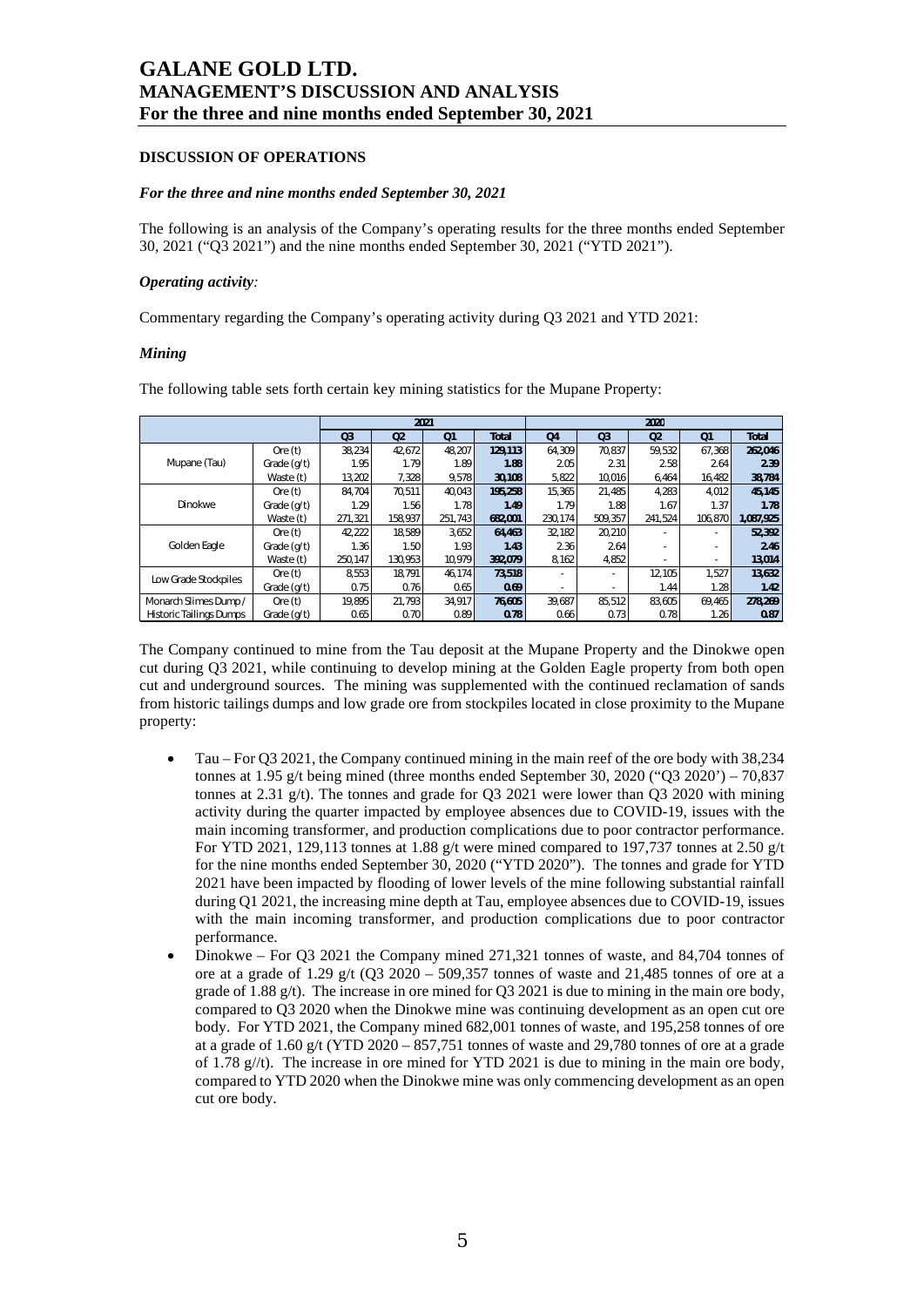- Golden Eagle During Q3 2021, the Company mined 42,222 tonnes of ore at an average grade of 1.36 g/t., primarily from the Kite open pit. There was no mining activity at Golden Eagle during Q3 2020. For the YTD 2021 the Company mined 64,463 tonnes of ore at an average grade of 1.43 g/t, with the majority of the ore coming from the Kite open pit. There was no mining activity at Golden Eagle during YTD 2020.
- Monarch/Historic Tailings In Q3 2021, the Company transported 19,895 tonnes of historic tailings at an average grade of 0.65 g/t, (Q3 2020- 85,512 tonnes of Monarch slimes at 0.73 g/t). The hauling of historic tailings for Q3 2021 were lower than hauling from the Monarch sands in Q3 2020 due to restricted access to the historic tailings as compared to the Monarch sands. For YTD 2021 the Company transported 76,605 tonnes of historic tailings at an average grade of 0.78 g/t, (YTD 2020 – 238,582 tonnes of Monarch slimes at 0.90 g/t), with hauling of historic tailings for YTD 2021 lower due to restricted access to the historic tailings as compared to the Monarch sands.

In addition, the Company is currently processing ore from its previously mined low-grade stockpiles, which are located next to the Golden Eagle mine, Signal Hill and Molomolo. In Q3 2021, the Company reclaimed 8,553 tonnes of low-grade ore stockpiles at an average grade of 0.75 g/t (Q3 2020 – nil) with trucks previously used to haul Monarch slimes having been reassigned to low-grade stockpile reclamation. For YTD 2021, the Company reclaimed 73,518 tonnes at an average grade of 0.69 g/t (YTD 2020 – 13,632 tonnes at 1.42 g/t).

#### *Processing*

The following table sets forth certain key processing statistics at the Mupane Property:

|                 |           |                | 2021    |         |              | 2020           |                |         |          |              |  |
|-----------------|-----------|----------------|---------|---------|--------------|----------------|----------------|---------|----------|--------------|--|
|                 |           | Q <sub>3</sub> | Q2      | Q1      | <b>Total</b> | Q <sub>4</sub> | Q <sub>3</sub> | Q2      | Q1       | <b>Total</b> |  |
| Ore milled      |           | 196.365        | 166.161 | 170,780 | 533,306      | 166.087        | 194.906        | 157.644 | 144.853  | 663,490      |  |
| Head grade      | g/t       | 1.26           | .45     | 1.31    | 1.34         | 1.77           | 1.63           | . 52 !  | 2.08     | 1.74         |  |
| Recovery        | %         | 71.3%          | 77.4%   | 77.6%   | 75.4%        | 75.4%          | 75.6%          | 74.0%   | $70.4\%$ | 73.8%        |  |
| Gold production | <b>OZ</b> | 5,691          | 5.990   | 5.600   | 17,281       | 7,122          | 7.738          | 5.691   | 6,818    | 27,369       |  |

Gold production in O3 2021 was 5,691 ounces compared to 7,738 ounces in O3 2020. The ore milled for Q3 2021 was 196kt (Q3 2020 – 195kt). The grade in Q3 2021 of 1.26 g/t was below the grade for Q3 2020 of 1.63 g/t and was reflective of the feedstock available. The recovery for Q3 2021 of 71.3% was below the recovery for Q3 2020 of 75.6%. The reduction in recovery was reflective of the lower head grade for Q3 2021, while the static tail remained relatively consistent.

Gold production for YTD 2021 was 17,281 ounces compared to 20,247 ounces for YTD 2020. The ore milled for YTD 2021 was 533kt (YTD 2020 – 497kt). The grade for YTD 2021 of 1.34 g/t was below the grade for YTD 2020 of 1.73 g/t and was reflective of the feedstock available. The recovery for YTD 2021 of 75.4% was above the recovery for YTD 2020 of 73.3%. The increased recovery was reflective of the increased proportion of hard rock feed of the ore processed for YTD 2021.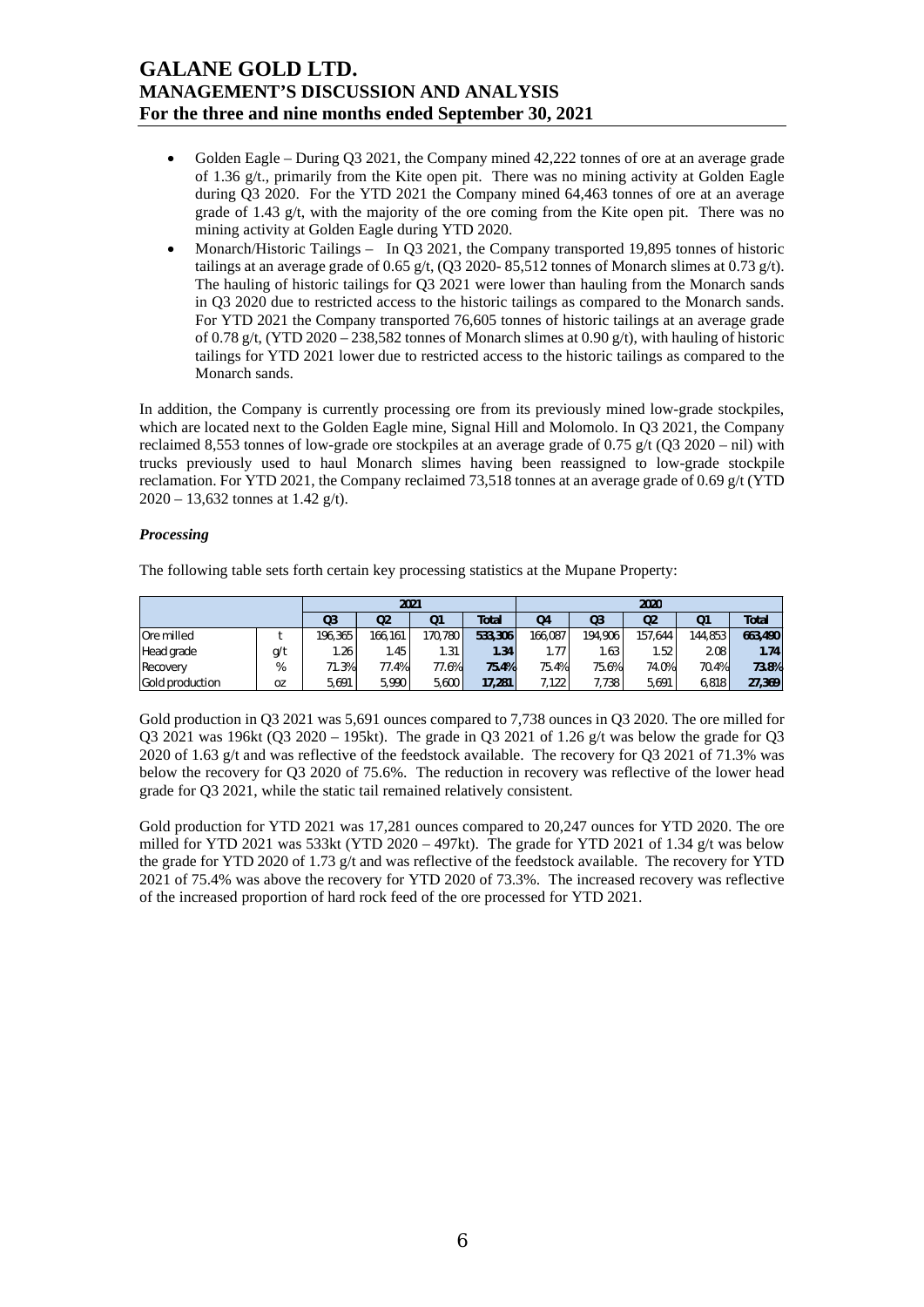#### *Revenue and earnings from mining operations*

The table below outlines the revenue and earnings from mining operations on a total dollar basis, and on a per ounce of gold sold basis:

|                                                                     | Q3 2021 |        | Q2 2021 |        | Q1 2021      | <b>YTD 2021</b> |        |
|---------------------------------------------------------------------|---------|--------|---------|--------|--------------|-----------------|--------|
| Revenue $(000)$                                                     | \$      | 11,155 | \$      | 10,455 | \$<br>10,070 | \$              | 31,680 |
| Gold sold (oz.)                                                     |         | 6,212  |         | 5,851  | 5,685        |                 | 17,748 |
| Earnings from mining<br>operations (000)                            | \$      | 465    | \$      | 1,484  | \$<br>891    | $\mathcal{S}$   | 2,840  |
| Operating cash cost<br>excluding royalties<br>$(\frac{\csc(1)}{2})$ | \$      | 1,578  | \$      | 1,351  | \$<br>1,391  | $\mathcal{S}$   | 1,439  |

|                                                                     | Q3 2020 |        |               | Q <sub>2</sub> 20 <sub>20</sub> |    | Q1 2020 | <b>YTD 2020</b> |        |  |
|---------------------------------------------------------------------|---------|--------|---------------|---------------------------------|----|---------|-----------------|--------|--|
| Revenue (000)                                                       | \$      | 14,927 | \$            | 10,375                          | \$ | 9,474   | \$              | 34,776 |  |
| Gold sold (oz.)                                                     |         | 7,974  |               | 6,046                           |    | 6,105   |                 | 20,125 |  |
| Earnings from mining<br>operations (000)                            | \$      | 3,537  | $\mathcal{S}$ | 1,980                           | \$ | 871     | \$              | 6,388  |  |
| Operating cash cost<br>excluding royalties<br>$(\frac{\csc(1)}{2})$ | \$      | 1,082  | \$            | 1,065                           | \$ | 1,037   | \$              | 1,062  |  |

Note: (1) Operating cash cost excluding royalties per ounce is a non-GAAP measure. See "Supplemental Information to Management's Discussion and Analysis".

In Q3 2021, the Company generated \$11.2 million in revenue from the sale of 6,212 ounces of gold plus incidental silver at an average combined price of \$1,795 per ounce and earnings from mining operations of \$0.5 million. This compares to \$14.9 million in revenue from the sale of 7,974 ounces of gold plus incidental silver at an average combined price of \$1,872 per ounce and earnings from mining operations of \$3.5 million in Q3 2020.

The reason for the change in earnings from mining operations from Q3 2021 to Q3 2020 is a result of several factors:

- Gold sales for O3 2021 were 1,762 ounces less than in O3 2020. The impact of the decreased ounces was compounded by the lower average gold price achieved of \$77 per ounce, resulting in an overall revenue decrease of \$3.8 million compared to Q3 2020.
- Mining costs in Q3 2021 were \$4.0 million, consistent with Q3 2020. The consistent mining costs are reflective of the tonnes mined with 194kt mined in Q3 2021, compared to 198kt for Q3 2020.
- Processing costs in Q3 2021 were \$5.2 million compared with \$4.9 million in Q3 2020. The actual tonnes milled increased from 194,906 tonnes in Q3 2020 to 196,365 tonnes in Q3 2021, however costs increased disproportionately with the increased hard rock feed affecting reagent and grinding media consumption.
- General and administration costs in Q3 2021 were \$0.9 million compared to \$0.8 million in Q3 2020.
- Depreciation and amortization expense was \$0.6 million in Q3 2021 compared to \$1.6 million in Q3 2020. The amortization for Q3 2021 was impacted by a \$0.9 million decrease in Tau amortization.

As a result of the above factors the operating cash cost per ounce excluding royalties in Q3 2021 was \$1,578 compared to \$1,082 per ounce in Q3 2020.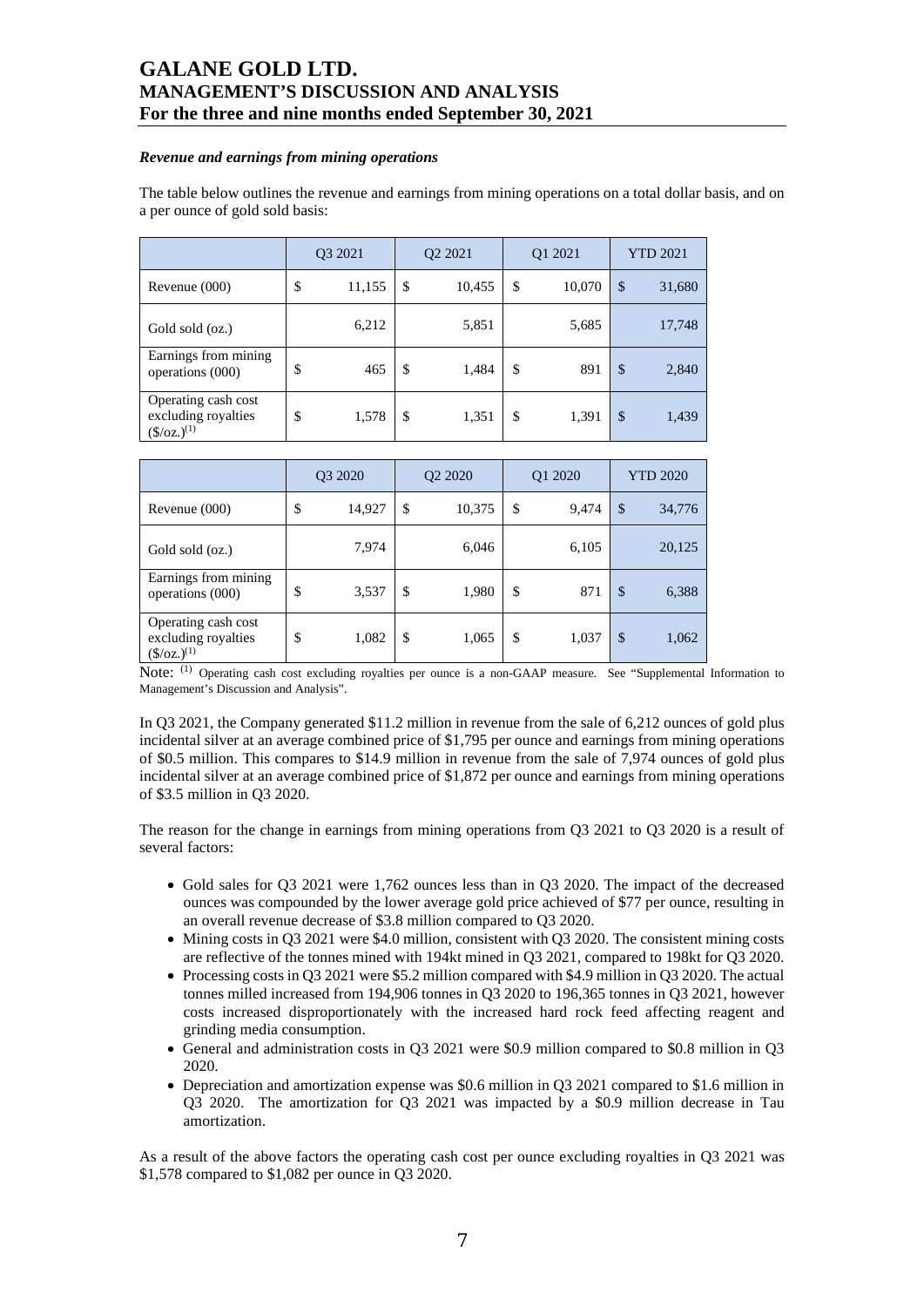YTD 2021, the Company generated \$31.7 million in revenue from the sale of 17,748 ounces of gold plus incidental silver at an average combined price of \$1,785 per ounce and earnings from mining operations of \$2.8 million. This compares to \$34.8 million in revenue from the sale of 20,125 ounces of gold plus incidental silver at an average combined price of \$1,728 per ounce and earnings from mining operations of \$6.4 million for YTD 2020.

The reason for the change in earnings from mining operations from YTD 2021 to YTD 2020 is a result of several factors:

- Gold sales for YTD 2021 were 2,377 ounces less than in YTD 2020. The impact of the decreased ounces sold was offset by an increase in the average gold price achieved of \$57 per ounce, resulting in an overall revenue decrease of \$3.1 million compared to YTD 2020.
- Mining costs YTD 2021 were \$11.0 million compared to \$9.5 million for YTD 2020. The increase in mining costs is due to an increase in tonnes mined, with 539kt mined YTD 2021, compared to 500kt for YTD 2020. More specifically for YTD 2021 there were 389kt tonnes mined, excluding reclaimed ore sources, compared to 248kt tonnes, excluding reclaimed ore sources, for YTD 2020.
- Processing costs for YTD 2021 were \$13.3 million compared with \$12.0 million for YTD 2020. The actual tonnes milled increased from 497,403 tonnes for YTD 2020 to 533,306 tonnes for YTD 2021 however costs increased disproportionately with the increased hard rock feed affecting reagent and grinding media consumption.
- General and administration costs for YTD 2021 were \$2.5 million, consistent with YTD 2020 spend of \$2.4 million.
- Depreciation and amortization expense was \$2.0 million for YTD 2021 compared to \$4.5 million for YTD 2020. The amortization for YTD 2021 was impacted by a \$2.7 million decrease in Tau amortization and a \$0.1 million decrease in Monarch preproduction amortization, offset by an increase in Dinokwe pre-stripping amortization of \$0.4 million. Depreciation on property, plant and equipment decreased by \$0.2 million for the YTD 2021.

As a result of the above factors the operating cash cost per ounce excluding royalties for YTD 2021 was \$1,439 compared to \$1,062 per ounce for YTD 2020.

### *Results*

The Company's earnings (loss) comprised of:

|                                               | Q3 2021         | <b>YTD 2021</b> | Q3 2020          | <b>YTD 2020</b>           |  |
|-----------------------------------------------|-----------------|-----------------|------------------|---------------------------|--|
| mining<br>Earnings<br>from<br>$(\text{loss})$ | \$<br>465,200   | \$<br>2,840,170 | \$<br>3,536,779  | $\mathbb{S}$<br>6,387,533 |  |
| operations                                    |                 |                 |                  |                           |  |
| Corporate general and                         |                 |                 |                  |                           |  |
| administrative costs                          | (439, 857)      | (1,915,423)     | (572, 630)       | (1,501,340)               |  |
| Stock-based compensation                      | (9,337)         | (34, 395)       | (37,691)         | (174, 629)                |  |
| Foreign exchange gain (loss)                  | 516,096         | 431,981         | (374, 230)       | 962,510                   |  |
| Interest on long term debt                    | (132, 654)      | (437,986)       | (133,898)        | (364, 342)                |  |
| Galaxy on-going costs                         | (401, 018)      | (1,194,519)     | (296, 242)       | (739, 485)                |  |
| Other income (expenses)                       | (25, 364)       | (75, 749)       | (10,690)         | (78, 476)                 |  |
| Other financing income (costs)                | 3,373,232       | 3,696,281       | (2,923,135)      | (4,034,685)               |  |
|                                               |                 |                 |                  |                           |  |
| Net earnings (loss) for the period            | \$<br>3,346,298 | \$<br>3,310,359 | \$<br>(811, 737) | <sup>\$</sup><br>457,086  |  |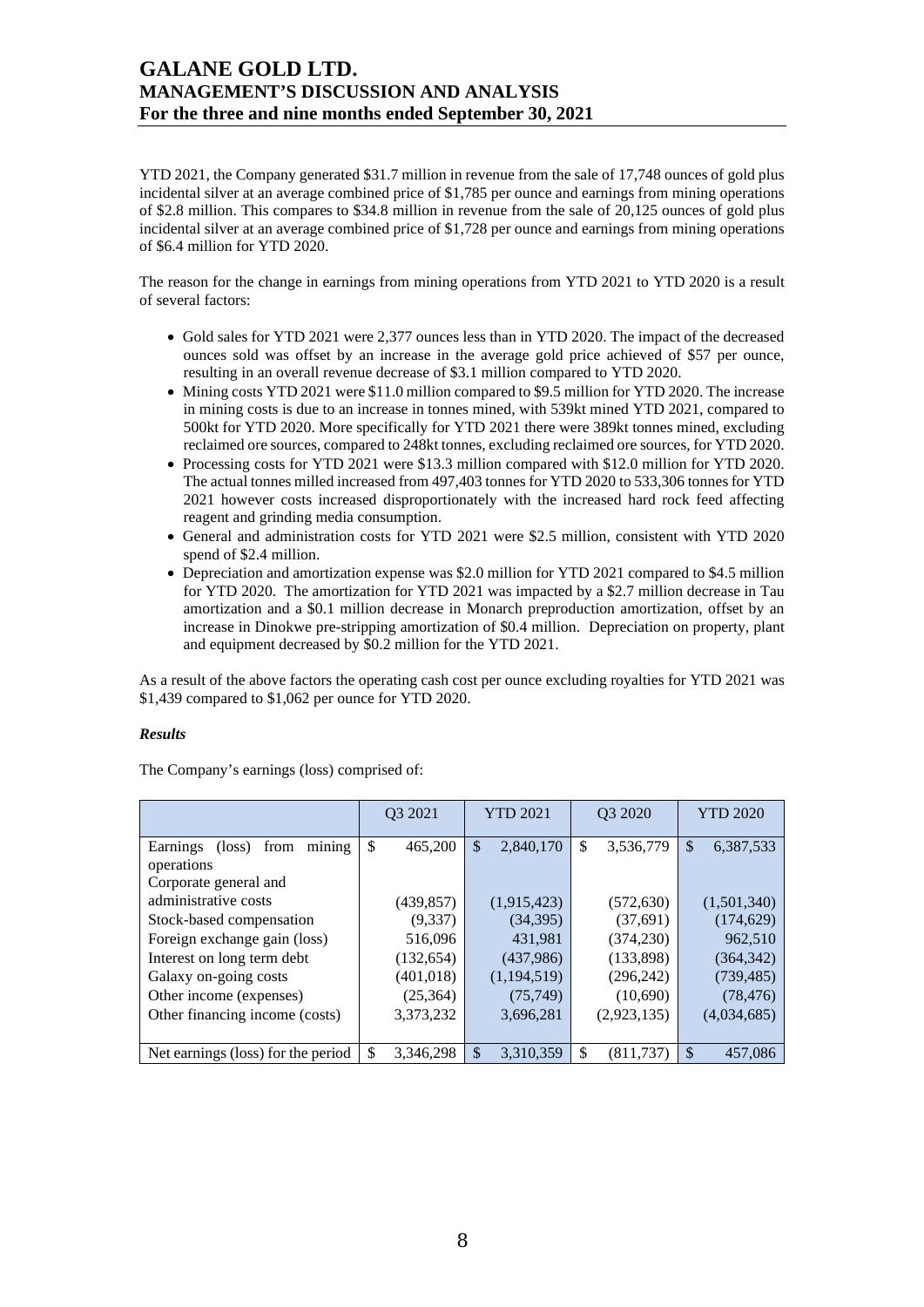Other financing costs decreased by \$6.3 million for Q3 2021, with a \$6.3 million decrease in the fair value of the warrant liability. For YTD 2021 there was a decrease of \$7.7 million, with a \$8.5 million decrease in the fair value of the warrant liability, offset by \$0.7 million in financing costs related to the 2021 Private Placement (see "Summit Mine Acquisition").

Corporate general and administrative costs for Q3 2021 of \$0.4 million were \$0.2 million lower than Q3 2020, with professional fees relating to business development decreasing by \$0.1 million and management fees decreasing by \$0.1 million with the bonus accrual in the current year reduced in O3 2021. Corporate general and administrative costs increased by \$0.4 million for YTD 2021, with professional fees relating to business development increasing \$0.1 million, and management fees increasing by \$0.3 million with the resumption of a bonus accrual for the current year.

|                                | Q3 2021 |         | <b>YTD 2021</b> |           |   | Q3 2020 | <b>YTD 2020</b> |           |  |
|--------------------------------|---------|---------|-----------------|-----------|---|---------|-----------------|-----------|--|
| Professional fees              | \$      | 147,017 | $\mathcal{S}$   | 644,933   | S | 193,631 | \$              | 540,489   |  |
| Management fees to<br>officers |         | 98,106  |                 | 703,898   |   | 214,699 |                 | 426,187   |  |
| Investor relations             |         | 72,326  |                 | 170,342   |   | 56,492  |                 | 135,745   |  |
| Corporate general              |         |         |                 |           |   |         |                 |           |  |
| and administration             |         | 122,408 |                 | 396,250   |   | 107,808 |                 | 398,919   |  |
|                                |         | 439,857 | \$              | 1,915,423 |   | 572,630 | S               | 1,501,340 |  |

Corporate general and administration costs are comprised of the following: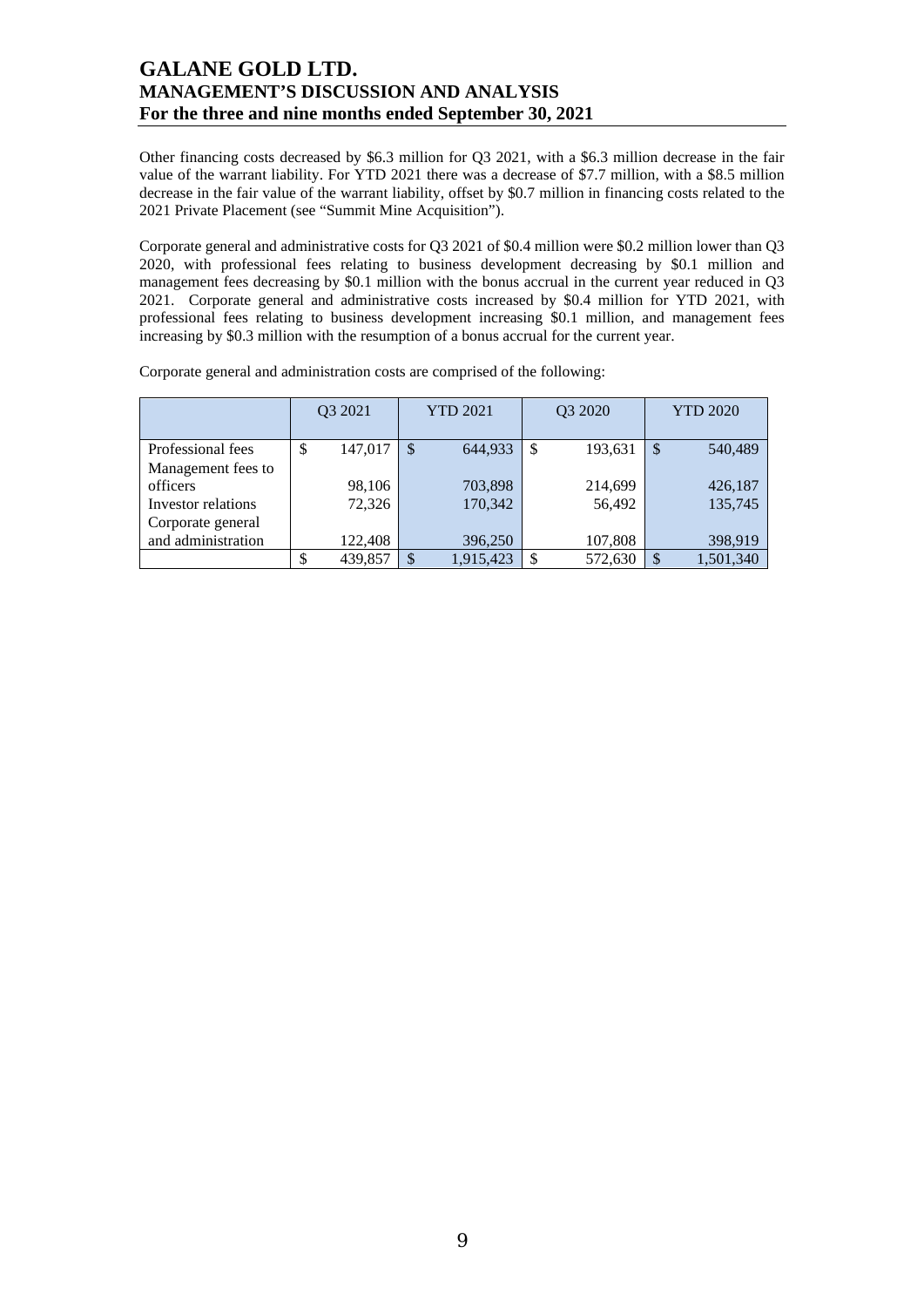### **SUMMARY OF FINANCIAL POSITION**

### Selected Consolidated Statement of Financial Position Data:

|                            | September 30,<br>2021<br>$\boldsymbol{\mathsf{S}}$ | June $30$ .<br>2021<br>\$ | March 31,<br>2021<br>\$ | December 31.<br>2020 |
|----------------------------|----------------------------------------------------|---------------------------|-------------------------|----------------------|
| Total current assets       | 10,002,431                                         | 10,033,315                | 9,408,535               | 11,560,086           |
| Total current liabilities  | 23,037,895                                         | 23,127,606                | 24,035,650              | 23,996,806           |
| Working capital deficit    | (13,035,464)                                       | (13,094,291)              | (14,627,115)            | (12, 436, 720)       |
| Non-current assets         | 56,312,631                                         | 56,276,476                | 44,285,857              | 42,586,905           |
| Non-current liabilities    | 6,978,125                                          | 10,733,544                | 6,200,674               | 6,335,755            |
| Total shareholders' equity | 36,299,042                                         | 32,448,641                | 23,458,068              | 23,814,430           |

|                            | September 30,<br>2020<br>$\boldsymbol{\mathsf{S}}$ | June 30,<br>2020<br>\$ | March 31,<br>2020<br>\$ | December 31.<br>2019 |
|----------------------------|----------------------------------------------------|------------------------|-------------------------|----------------------|
| Total current assets       | 12,296,919                                         | 10,107,858             | 7,766,249               | 9,345,569            |
| Total current liabilities  | 21.404.293                                         | 23,274,143             | 21,098,020              | 23,663,805           |
| Working capital deficit    | (9,107,374)                                        | (13, 166, 285)         | (13, 331, 771)          | (14,318,236)         |
| Mining assets              | 39,535,357                                         | 38,355,067             | 38.867.449              | 38,912,824           |
| Non-current liabilities    | 10,638,000                                         | 10.864.398             | 10.898.590              | 11.675.964           |
| Total shareholders' equity | 19,789,983                                         | 14,324,384             | 14,637,088              | 12,918,624           |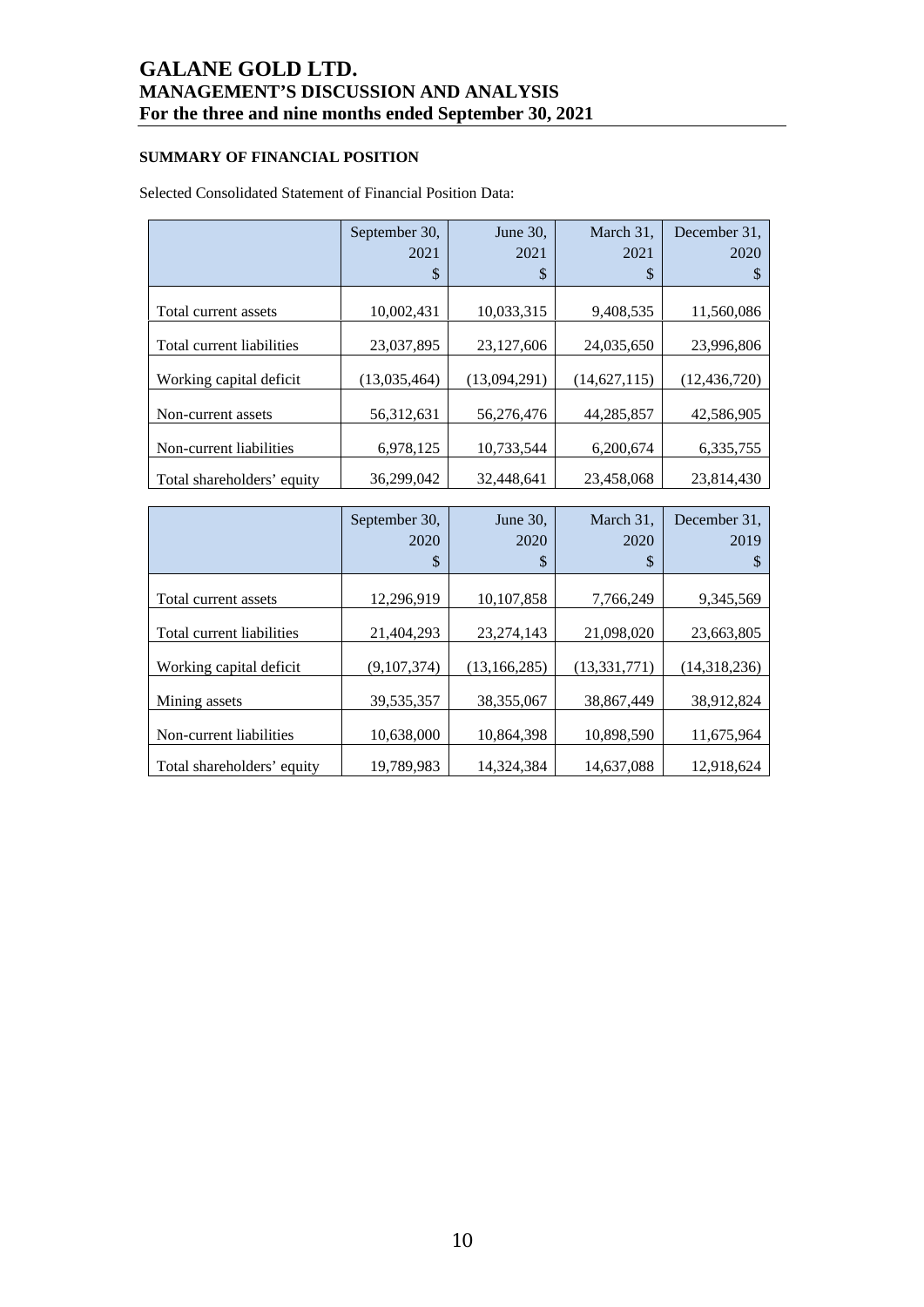As at the end of Q3 2021, there was a working capital deficiency of \$13.0 million, a decrease of \$0.1 million from the end of Q2 2021. The decrease in working capital deficiency was mainly due to the following movements in total current liabilities and cash balance:

- A cash balance decrease of \$0.1 million.
- Trade and other receivables increased by \$0.3 million to \$3.1 million. Trade receivables increased by \$0.7 million as the finalization of concentrate sales invoices was delayed following delays with vessels at Durban port, however \$0.5 million of final invoices have been settled since the end of the quarter. This was offset by a decrease of \$0.1 million in taxes recoverable and \$0.2 million in prepaid expenses.
- Inventories decreased \$0.3 million to \$4.2 million. The decrease was due to a decrease of \$0.5 million in gold in process inventory, offset by a \$0.2 million increase in stores inventory.
- Accounts payable and accrued liabilities increased by \$0.4 million with trade payables increasing \$0.4 million to \$10.5 million, while accrued liabilities remained consistent at \$1.7 million.
- A decrease of \$0.5 million in interest bearing loans and borrowings, with a decrease of \$0.7 million for the Barak loan facility, offset by an increase of \$0.1 million in deferred mining royalties.

As at the end of Q3 2021, non-current liabilities decreased by \$3.8 million compared to Q2 2021. There was an decrease of \$3.5 million for the warrant liability following revaluation at balance date, a \$0.1 million decrease in the rehabilitation provision and a \$0.1 million decrease in lease liabilities.

Total shareholders' equity for Q3 2021 increased by \$3.9 million compared to Q2 2021, the increase was primarily due to earnings for Q3 2021 of \$3.3 million, and a \$0.6 million increase in share capital following the exercise of 5,200,000 options during Q3 2021.

As at the end of Q3 2021, there was a working capital deficiency of \$13.0 million, an increase of \$0.6 million from the year ended December 31, 2020. The increase in working capital deficiency was mainly due to the following movements in total current liabilities and cash balance:

- A cash balance decrease of \$2.3 million.
- Trade and other receivables increased by \$1.1 million to \$3.1 million. Trade receivables increased by \$0.8 million as the finalization of concentrate sales invoices was delayed following delays with vessels at Durban port, however \$0.5 million of final invoices have been settled since the end of Q3 2021, and taxes recoverable increased by \$0.3 million.
- A decrease of \$0.4 million for inventories, with a decrease of \$0.3 million in gold in process and a decrease of \$0.1 million in stores inventory.
- Accounts payable and accrued liabilities increased by \$2.9 million with trade payables increasing \$2.6 million, with a \$1.7 million increase at Mupane, \$0.5 million increase at Galaxy and \$0.4 million increase at Galane. Accrued liabilities increased by \$0.3 million with the resumption of a bonus accrual in the current year.
- A decrease of \$3.9 million in interest bearing loans and borrowings, with a decrease of \$1.6 million in debentures with the conversion to Common Shares, a decrease of \$0.3 million in deferred royalties, a decrease of \$1.9 million for the Barak loan facility and a \$0.2 million decrease in lease liabilities, offset by an increase of \$0.1 million due to the reallocation of Barak royalty payable to current.

As at the end of Q3 2021, non-current liabilities increased by \$0.6 million compared to YTD 2020. There was an increase of \$1.0 million for the warrant liability related to the warrants issued in the 2021 Private Placement and Summit Acquisition and \$0.2 million in the rehabilitation provision, offset by a \$0.4 million decrease in lease liabilities, and a \$0.1 million decrease in Barak royalty payable.

Total shareholders' equity for YTD 2021 increased by \$12.5 million compared to YTD 2020. The increase was due to the equity raise of \$8.6 million in the 2021 Private Placement, a \$0.6 million increase in share capital following the exercise of 5,200,000 options, and earnings of \$3.3 million in YTD 2021.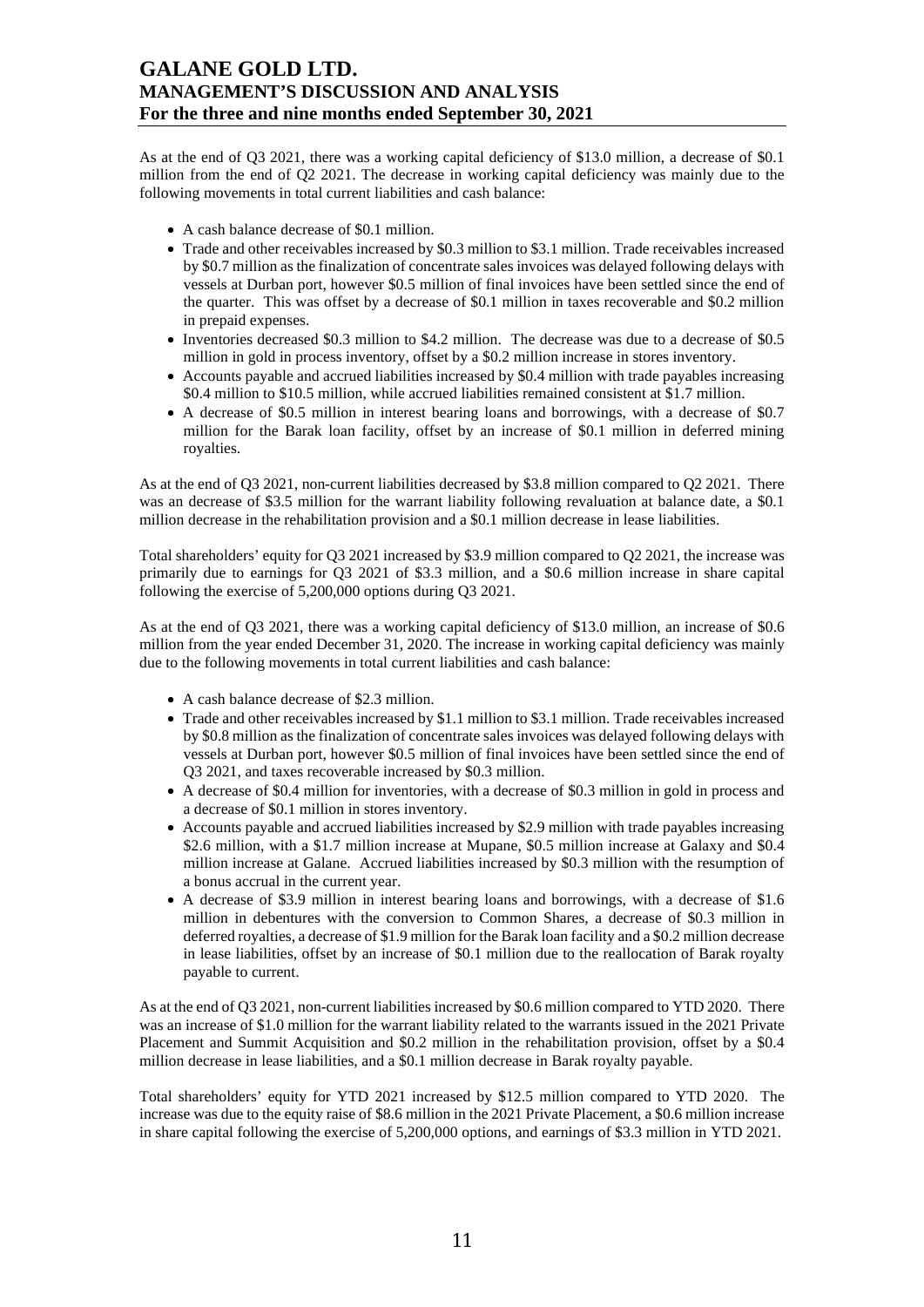### **LIQUIDITY, CAPITAL RESOURCES AND GOING CONCERN**

The Company defines capital as consisting of shareholders' equity, being made up of issued capital stock, contributed surplus and deficit and long-term debt. The Company's objectives when managing capital are primarily to support the creation of shareholder value, but also to ensure that the Company is able to meet its financial obligations as they become due. The Company has not declared or paid any dividends on its Common Shares.

In order to fund the business activities intended in its current business plan, management expects that the Company's Mupane mining operations will continue to provide positive cash flow from its operations that is more than sufficient to support its corporate expenses, capital expenditure requirements and exploration activities, subject to the Going Concern commentary below related to the current uncertain impact of COVID-19 on the operating environment. As described above under "Summary of Financial Position", at September 30, 2021, the Company had a working capital deficiency of \$13.0 million and generated cash flows from operations of \$3.5 million for the nine month period ended September 30, 2021.

The revenue of the Company is dependent upon the spot price of gold. At the current level of operating costs, the Company will continue to generate positive cash flow on an annual basis from operations even if there was a 10% reduction in the spot price of gold as at the date of this MD&A.

The Company's officers and senior management take full responsibility for managing the Company's capital and do so through monthly meetings and regular review of financial information. The Company's Board of Directors is responsible for overseeing this process.

#### *Going Concern*

The Interim Financial Report was prepared using international financial reporting standards that are applicable to a going concern.

During the nine months ended September 30, 2021, several measures continue to be in place in Botswana, South Africa and the rest of the world in response to the increased impact from COVID-19. The Company continues to operate while observing compliance with capacity and enhanced operating requirements as mandated by the Republic of Botswana Government and Republic of South Africa Government, including but not limited to social distancing, wearing of face masks, provision of hand sanitizer for employees and visitors, registration upon entry to site and temperature checks. With the ongoing impact of COVID-19, the current circumstances are dynamic and the impacts on our business operations, including the duration and impact on our future production, cannot be reasonably estimated at this time and we anticipate this could have an adverse impact on the Company's financial position, results of operation and cash flows. The Company's liquidity and ability to continue as a going concern may also be impacted.

As at September 30, 2021, the Company had a working capital deficiency (current assets less current liabilities) of \$13.0 million compared to a deficiency of \$12.4 million at December 31, 2020.

The working capital deficiency includes deferred royalties of \$5.0 million classified as a current liability. During 2020, the Company entered into discussions with the Government of Botswana to reschedule the repayment of the outstanding balance, however, the discussions were put on hold while the government dealt with the COVID-19 pandemic, and these discussions have not yet concluded.

The impact of the COVID-19 pandemic, and the Company's financial position, result in material uncertainties which may give rise to significant doubt as to the ability of the Company to continue as a going concern. Because of these uncertainties, there can be no assurance that the measures that management is taking to mitigate the Company's liquidity position and the impact of the COVID-19 pandemic will be successful.

Earnings from mining operations were \$2.8 million for the nine months ended September 30, 2021, compared to \$6.4 million for the same period in 2020, with cashflow from operating activities of \$3.5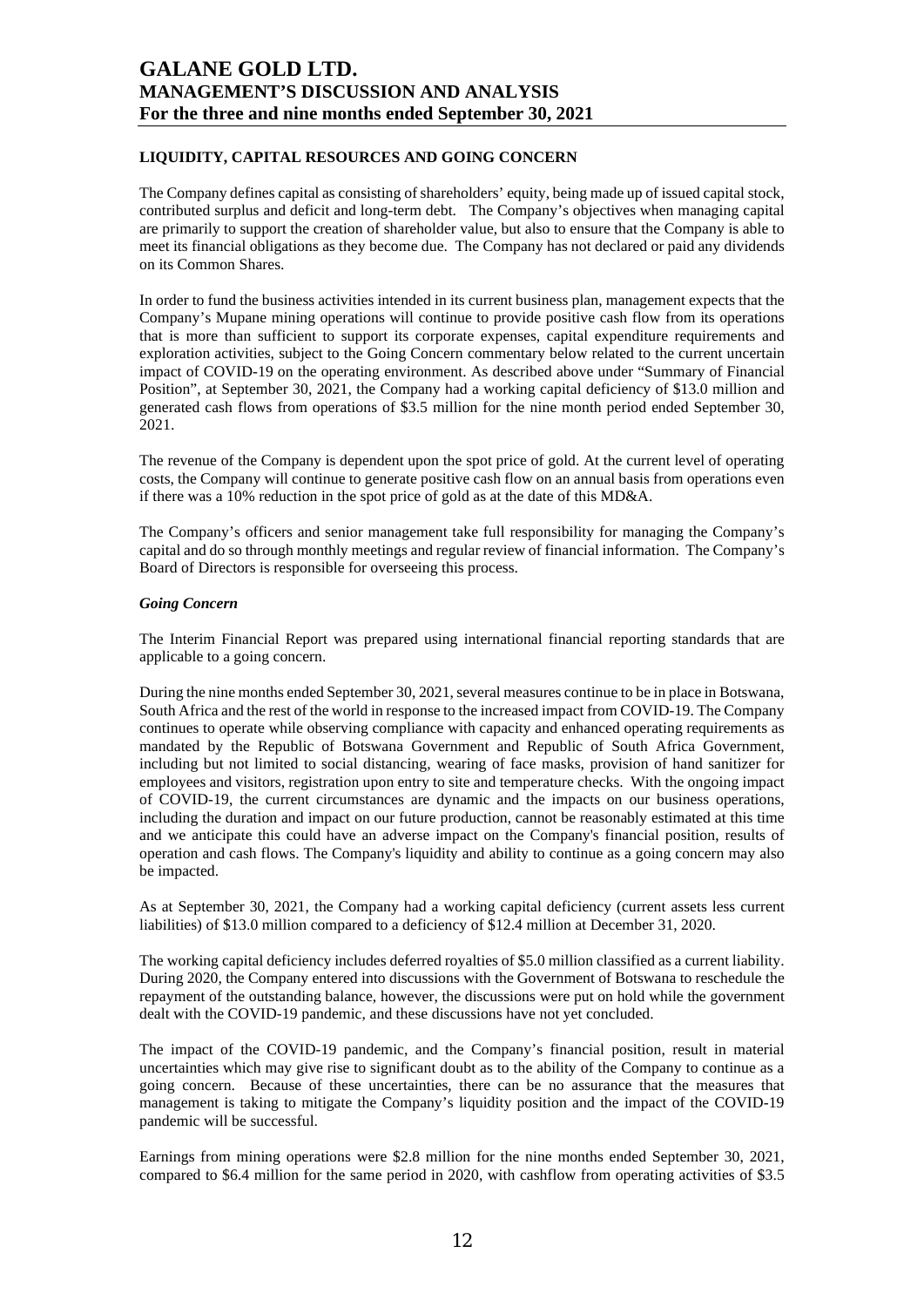million for the nine months ended September 30, 2021, compared to \$9.5 million for the same period in 2020. The Company has no material commitments for capital expenditures at the Mupane or Galaxy mine as of September 30, 2021.

The current commodity price and exchange rate environment can be volatile, which may have an impact on the Company's cash flows. Despite the higher gold price currently being realized, the Company continues to review its near-term operating plans and to take steps to reduce costs and maximize cash flow generated from operations.

These condensed consolidated interim financial statements do not reflect adjustments to the carrying values of the assets and liabilities, the reported revenues and expenses, and the balance sheet classifications used, that would be necessary if the Company were unable to realize its assets and settle its liabilities as a going concern in the normal course of operations. Such adjustments could be material.

### **SUMMARY OF QUARTERLY RESULTS**

The following table summarizes the Company's selected quarterly information for each of the eight most recently completed quarters:

|                                               |               |              | Three months ended |              |
|-----------------------------------------------|---------------|--------------|--------------------|--------------|
|                                               | September 30, | June 30,     | March 31,          | December 31, |
|                                               | 2021          | 2021         | 2021               | 2020         |
|                                               | \$            | \$           | \$                 | S            |
| Revenue                                       | 11,155,158    | 10,454,982   | 10,069,739         | 14,292,821   |
| Total mining costs                            | (10,689,958)  | (8,970,572)  | (9,179,180)        | (9,494,611)  |
| Non-mining expenses                           | 2,881,098     | (1,151,455)  | (1,259,450)        | (821, 267)   |
| (Loss) earnings                               | 3,346,298     | 332,955      | (368, 891)         | 3,976,943    |
| (Loss) earnings per share<br>Basic<br>Diluted | 0.01<br>0.01  | 0.00<br>0.00 | (0.00)<br>(0.00)   | 0.02<br>0.02 |
| Total assets at end of quarter                | 66,315,062    | 66,309,791   | 53,694,392         | 54,146,991   |
| Total liabilities at end of quarter           | 30,016,020    | 33,861,150   | 30,236,324         | 30,332,561   |
| Total equity at end of quarter                | 36,299,042    | 32,448,641   | 23,458,068         | 23,814,430   |

|                                     |               |             | Three months ended |              |
|-------------------------------------|---------------|-------------|--------------------|--------------|
|                                     | September 30, | June $30$ , | March 31,          | December 31, |
|                                     | 2020          | 2020        | 2020               | 2019         |
|                                     | \$            | \$          | S                  | S            |
| Revenue                             | 14,927,120    | 10,375,274  | 9,473,565          | 9,038,969    |
| Total mining costs                  | (11,390,341)  | (8,395,220) | (8,602,865)        | (9,778,762)  |
| Non-mining expenses                 | (4,348,516)   | (2,370,808) | 788,876            | (1,482,536)  |
| Earnings (loss)                     | (811, 737)    | (390, 754)  | 1,659,576          | (2,222,329)  |
| Earnings (loss) per share           |               |             |                    |              |
| <b>Basic</b>                        | (0.00)        | (0.00)      | 0.01               | (0.01)       |
| Diluted                             | (0.00)        | (0.00)      | 0.01               | (0.01)       |
| Total assets at end of quarter      | 51,832,276    | 48,462,925  | 46,633,698         | 48,258,393   |
| Total liabilities at end of quarter | 32,042,293    | 34,138,541  | 31,996,610         | 35,339,769   |
| Total equity at end of quarter      | 19,789,983    | 14,324,384  | 14,637,088         | 12,918,624   |

**Note:** 

(1) Information for all periods is derived from interim financial statements prepared in accordance with IFRS applicable to interim financial reporting and in U.S. dollars.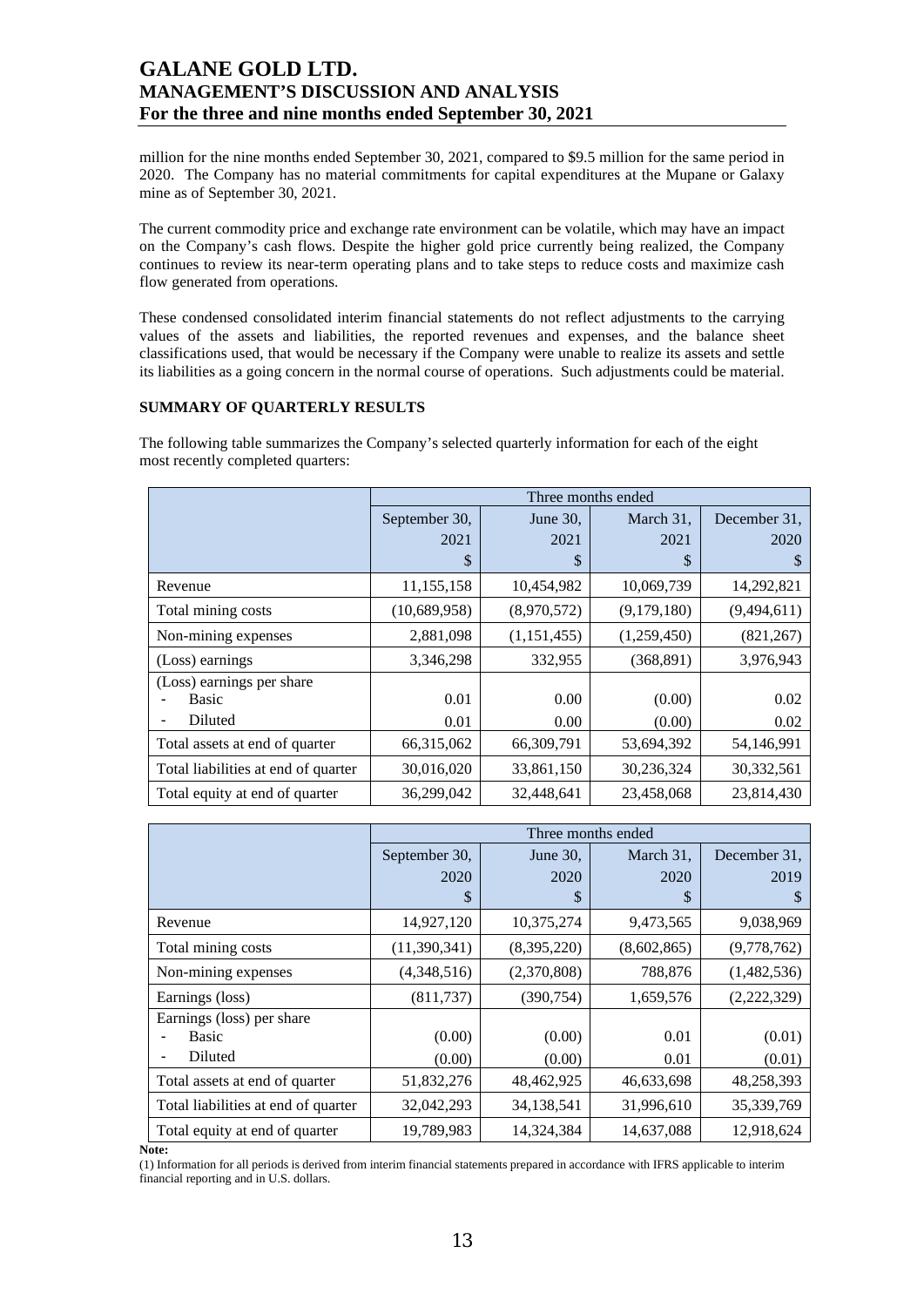### **FINANCIAL INSTRUMENTS**

The Company's financial instruments consist of cash, trade and other receivables, accounts payable and accrued liabilities, interest bearing loans and borrowing, and warrants denominated in foreign currencies. The fair value of the Company's trade and other receivables, and accounts payable and accrued liabilities approximate their carrying value. The Company's other financial instruments, specifically interest bearing loans and borrowings are recorded at amortized cost using the effective interest rate method.

Credit risk is the risk that one party to a financial instrument will cause a loss for the other party by failing to discharge an obligation. The Company is subject to normal industry credit risks. The credit risk related to the trade receivable is considered minimal as gold and gold concentrate is sold to creditworthy major banks and offtake partners and settled promptly, usually within the following month, and the other receivable balance consists of amounts outstanding on tax credits from governmental authorities, each of which are expected to be paid in the near term at face value. Management believes that the Company's exposure to credit risk is minimal.

Liquidity risk is the risk that an entity will encounter difficulty in meeting obligations associated with financial liabilities. The Company's approach to managing liquidity risk is to try to ensure that it will have sufficient liquidity to meet liabilities when due. As at September 30, 2021, the Company had current assets of \$10,002,431 (December 31, 2020 - \$11,560,086) to settle current liabilities of \$23,037,895 (December 31, 2020 - \$23,996,806). See "Liquidity and Capital Resources" section for further commentary on the Company's liquidity risks.

Interest risk is the risk that the fair value of future cash flows will fluctuate as a result of changes in market risk.

Currency risk is the risk that the fair value or future cash flows of a financial instrument will fluctuate because of changes in foreign exchange rates. The Company's operations are in Botswana, South Africa and Canada and its presentation currency is U.S. dollars. The international nature of the Company's operations results in foreign exchange risk as transactions are denominated in foreign currencies, including the Botswana Pula, the South African Rand and Canadian Dollars. The operating results and the financial position of the Company are reported in U.S. dollars. The fluctuations of the operating currencies in relation to the U.S. dollar will, consequently, have an impact upon the reported results of the Company and may also affect the value of the Company's assets and liabilities. The Company monitors the volatility of foreign exchange rates and will hedge its currency risk if it determines that the need arises.

Market risk is the risk that the fair values of financial instruments or that the Company's future cash flows will fluctuate because of changes in market commodity rates. The Company's efforts are currently focused on the production of gold. As such, the Company's future cash flows and valuation of its mineral assets will be exposed to market risk on the price fluctuations of gold as a commodity.

#### **ISSUED AND OUTSTANDING SHARE CAPITAL**

The Company's authorized capital consists of an unlimited number of Common Shares, of which 356,366,541 Common Shares are issued and outstanding as of the date of this MD&A.

The Company adopted a stock option plan (the "Option Plan"). Under the terms of the Option Plan, officers, directors, employees and consultants are eligible to receive grants of stock options to purchase Common Shares for a period of up to ten years from the date of grant, provided that the number of Common Shares reserved for issuance may not exceed 10% of the total issued and outstanding Common Shares at the date of the grant. As of the date of this MD&A, subject to the terms of the Option Plan, options to purchase 5,500,000 Common Shares are outstanding and options to purchase 30,136,654 Common Shares are available for grant.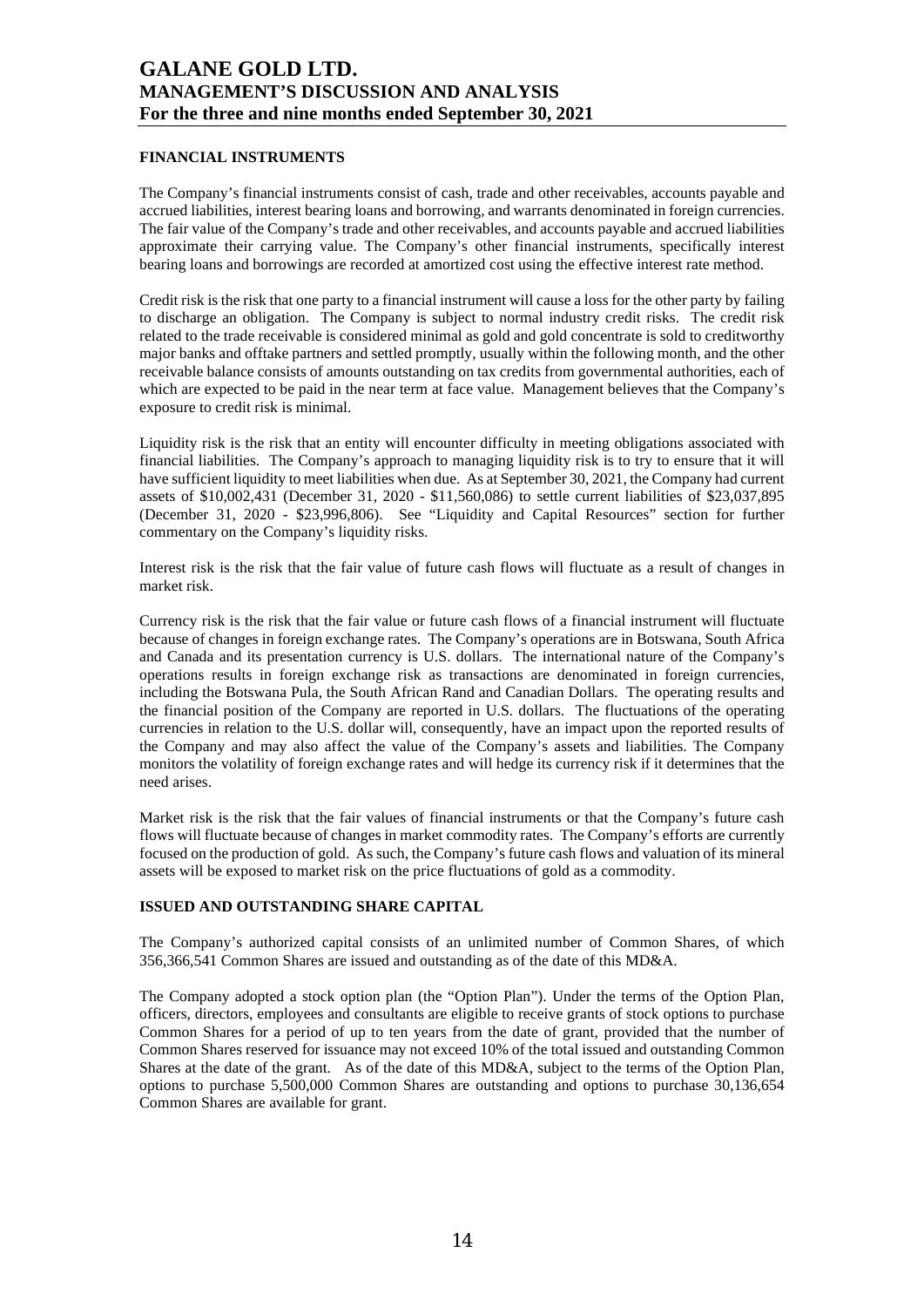The Company adopted a share purchase plan ("SPP") on June 12, 2012. Under the terms of the SPP, each participating officer, director, or employee that has been employed with the Company or its subsidiaries for at least six months is entitled to receive the matching number of Common Shares acquired pursuant to the SPP at no cost to such officer, director or employee. Subject to certain conditions, such deferred matching shares will be issued to the participating officers, directors or employees over a three-year period following the date of the purchase of the qualifying shares. As of the date of this MD&A, no deferred matching shares are owed to the participating officers, directors and employees of the Company.

The Company has adopted a deferred share unit plan (the "DSU Plan"). Subject to adjustment in certain circumstances, the maximum aggregate number of Common Shares that may be reserved for issuance pursuant to the DSU Plan is 13,262,888 Common Shares. As of the date of this MD&A, subject to the terms of the DSU Plan, participating officers, directors, employees and consultants of the Company may be issued an aggregate of up to 7,170,046 Common Shares pursuant to outstanding deferred share units awarded under the DSU Plan and 1,125,782 Common Shares have been issued under the DSU Plan.

On May 19, 2021, in connection with the Summit Acquisition and 2021 Private Placement (see "Summit Mine Acquisition" section), the Company issued 44,028,700 2021 Warrants, and 16,000,000 Summit Acquisition Warrants, with each such warrant entitling the holder thereof to acquire one Common Share at an exercise price of C\$0.30 until May 19, 2024. As of the date hereof, all 44,028,700 2021 Warrants and all 16,000,000 Summit Acquisition Warrants remain outstanding.

On April 8, 2021, in connection with the 2021 Private Placement, the Company issued 3,048,602 2021 Broker Warrants, with each 2021 Broker Warrant entitling the holder thereof to acquire one Common Share at an exercise price of C\$0.22 until May 19, 2023. As of the date hereof, all 3,048,602 2021 Broker Warrants remain outstanding.

#### **DEBENTURES**

As part of the acquisition of the Galaxy Property in 2015, the Company issued approximately \$2.4 million aggregate principal amount of unsecured convertible debentures (the "Galaxy Debentures") to settle outstanding debt or contractual obligations owed by Galaxy Gold Mining (Pty) Limited (formerly Galaxy Gold Mining Limited, "Galaxy") and its subsidiary Galaxy Gold Reefs (Pty) Ltd. The original terms of the Galaxy Debentures were: (i) to mature on November 20, 2019, (ii) to bear 4% interest per annum, accrued and paid at maturity, (iii) to allow conversion of the principal at the option of the holder into Common Shares at a price of C\$0.58(1) per Common Share, based on a pre-determined exchange rate of \$1.00: C\$1.30, and (iv) to allow conversion of the interest at the option of the holder into Common Shares, based on a pre-determined exchange rate of \$1.00: C\$1.30, at a price per Common Share equivalent to the greater of C\$1.00 and the Discounted Market Price (as defined by the Exchange) at the time of conversion, subject to acceptance of the Exchange. On September 27, 2019, the Company prepaid \$728,000 of principal amount of the Galaxy Debentures. On September 30, 2019, the Company entered into an agreement with a requisite percentage of Galaxy Debenture holders to amend certain terms of the Galaxy Debenture. Under the terms of the amended Galaxy Debentures: (i) the maturity date is extended to November 20, 2021, (ii) the principal is convertible at the option of the holder into Common Shares at a price of C\$0.20 per Common Share, at a pre-determined exchange rate of \$1.00:C\$1.30, (iii) the interest is convertible at the option of the holder into Common Shares, based on a pre-determined exchange rate of \$1.00: C\$1.30, at a price per Common Share equivalent to the greater of C\$0.20 and the Discounted Market Price (as defined by the Exchange) at the time of conversion, subject to acceptance of the Exchange, and (iv) the Company has the right of forced conversion with respect the principal if the trading price of the Common Shares exceeds C\$0.20 for 10 consecutive trading days. On December 15, 2019, the Company prepaid an additional \$838,486 of the principal and \$12,517 of the interest on the Galaxy Debenture.

In addition, on March 29, 2016, the Company announced that it and its subsidiary, Galaxy, entered into a full and final settlement agreement with Traxys Europe SA, Mine2Market S.à.r.l. and certain others (collectively the "Traxys parties") with respect to various outstanding claims arising from the time period when the Traxys parties operated Galaxy's mining operations. In connection with the settlement, the Traxys parties settled their claim for \$4.3 million of indebtedness in exchange for the issuance by the Company of an unsecured convertible debenture of approximately \$3.2 million in aggregate principal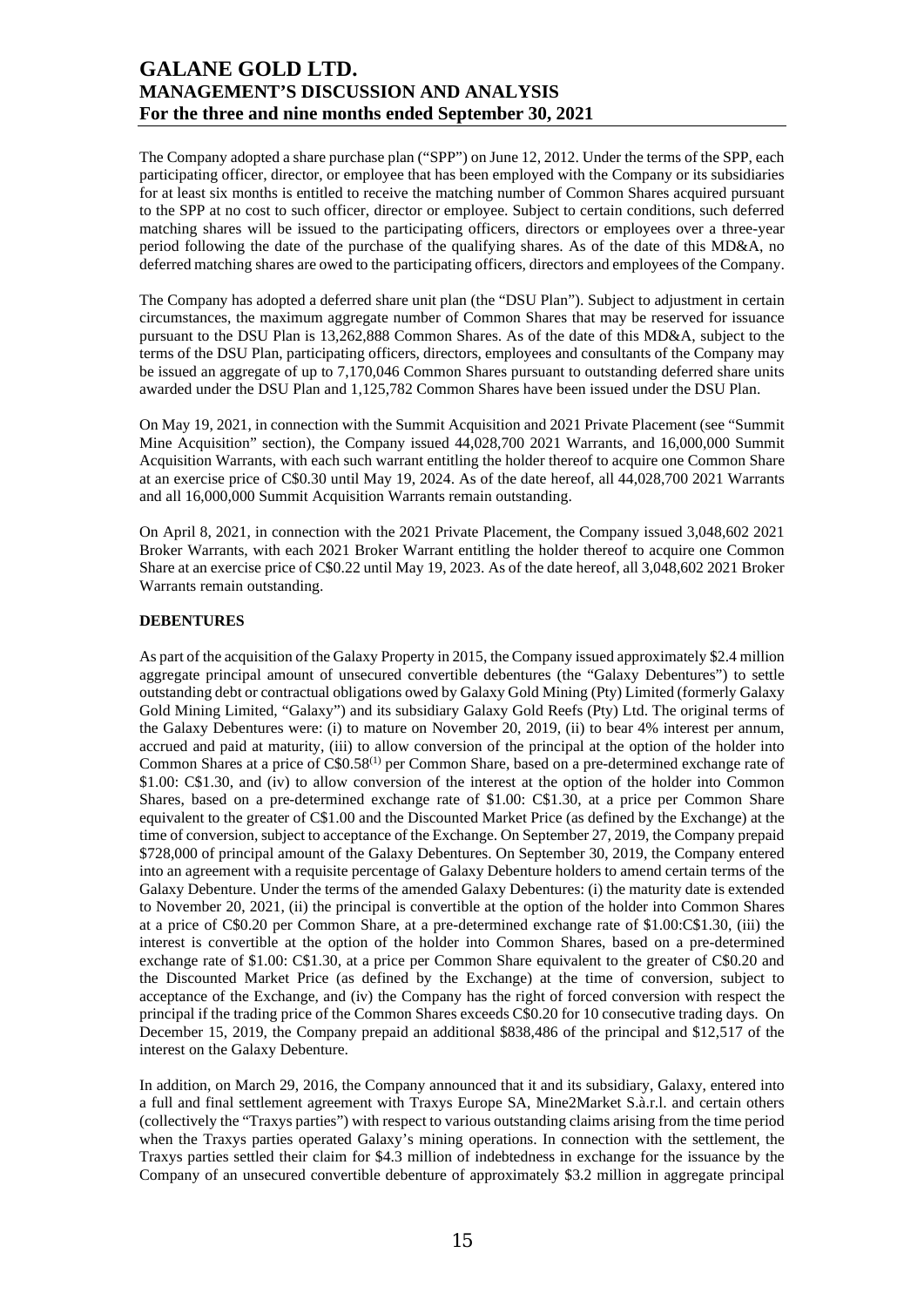(the "Traxys Debenture"). On June 29, 2018, the Company entered into an agreement with applicable Traxys parties to replace the existing Traxys Debenture with an amended and restated debenture (the "A&R Debenture"). Under the terms of the A&R Debenture: (i) the principal is repayable on November 20, 2021 and is convertible at the option of the holder into Common Shares at a price of C\$0.15 per Common Share, based on a pre-determined exchange rate of \$1.00:C\$1.35; (ii) interest is convertible at the option of the holder into Common Shares, based on a pre-determined exchange rate of \$1.00:C\$1.35, at a price equivalent to the greater of C\$0.15 and the Discounted Market Price (as defined in the policies of the Exchange) at the time of conversion; (iii) the Company has a right of forced conversion with respect to the principal where the trading price of the Common Shares exceeds C\$0.15 for 10 consecutive trading days; (iv) commencing January 1, 2018, interest for a calendar year will be due and payable on March 31 of the subsequent year, with the first such payment being due on March 31, 2019. The first payment of interest under the rescheduled agreement was made in April 2019.

Prior to the date hereof, the trading price of the Common Shares exceeded both the C\$0.15 and C\$0.20 thresholds for 10 consecutive trading days and, as a result, the Company has a right to force conversion of the principal amount of the outstanding debentures at any time prior to maturity.

On May 27, 2021, a debenture holder converted (i) \$600,000 of principal amount of Traxys Debenture into 5,400,000 Common Shares at a price of C\$0.15 per Common Share and at a pre-determined exchange rate of \$1.00:C\$1.35 and (ii) \$29,195 of interest payable on such principal into 210,200 Common Shares at a price of C\$0.1875 per Common Share, being the Discounted Market Price as of the date of the notice of conversion, and at a pre-determined exchange rate of \$1.00:C\$1.35.

On June 16, 2021, the Company exercised its right to force the conversion of (i) \$834,350 of principal amount of Galaxy Debenture into 5,423,275 Common Shares at a price of C\$0.20 per Common Share and at a pre-determined exchange rate of \$1.00:C\$1.30 and (ii) \$199,186 of interest payable on such principal into 1,294,709 Common Shares at a price of C\$0.20 per Common Share and at a pre-determined exchange rate of \$1.00:C\$1.30.

On November 11, 2021, the Company exercised its right to force conversion of \$2,649,433 of principal amount of Traxys Debenture into 23,844,897 Common Shares at a price of C\$0.15 per Common Share and at a pre-determined exchange rate of \$1.00:C\$1.35.

As of the date of this MD&A, no Galaxy or Traxys Debentures remain outstanding.

(1) The initial conversion price of the Galaxy Debentures was C\$1.00 per Common Share. As a result of the completion of the rights offering of the Company in May 2016, the conversion price was adjusted downward to C\$0.58 per Common Share.

#### **GALAXY SHARE DONATION**

On March 19, 2019, the Company donated 17% of the issued and outstanding shares of Galaxy to Phakamani Foundation Trust (operating as Phakamani Foundation NPC). The donation was made in relation to the terms of the *Mineral and Petroleum Resources Development Act, 2004* of South Africa, together with the *Broad-Based Social-Economic Empowerment Charter for Mining and Mineral Industry, 2018* and the requirement for Galaxy, as holder of existing gold mining rights, to be comprised, directly or indirectly, of at least a 20% shareholding by historically disadvantaged persons (the "BEE Requirement").

On March 19, 2019, 10% of the issued and outstanding shares of Galaxy Gold Reefs (Pty) Ltd, was donated to a South African community-based trust and a South African local employee share scheme. The donation was made in relation to the BEE Requirement.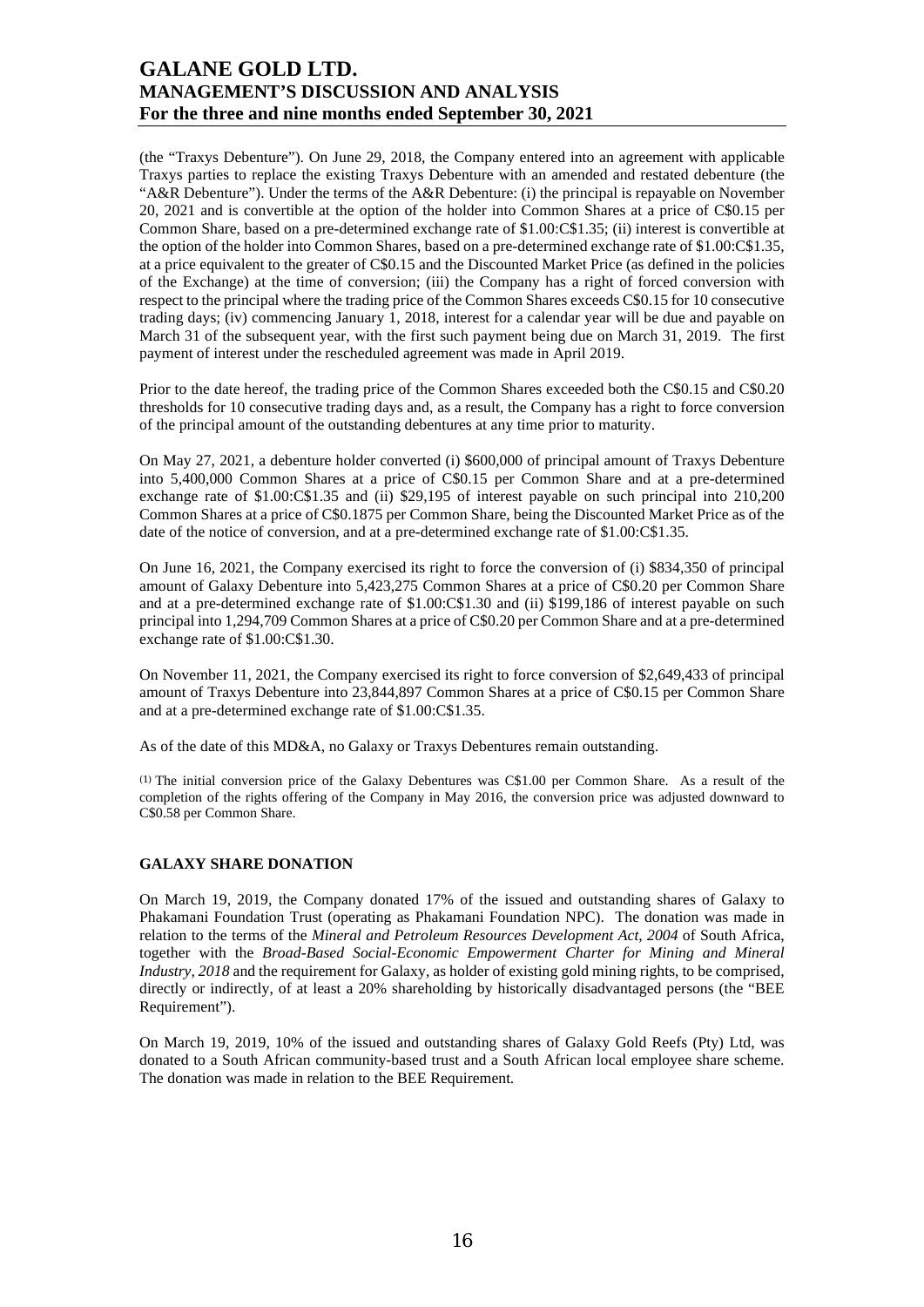### **TRANSACTIONS WITH RELATED PARTIES**

During the period ended September 30, 2021, there were no related party transactions entered into.

On August 13, 2020, the Company entered into loan agreements with its CEO, COO and CFO (the "Executives") as partial compensation for the services provided by the Executives in 2019. The loans are non-interest bearing, non-recourse loans with a term of three years. Pursuant to the terms of the loan agreements, the Executives used the proceeds of the loans to exercise 4,563,000 common share purchase warrants, exercisable at C\$0.05 per Common Share, held by the Executives (the "2018 Warrants"). The shares issued to the Executives on exercise of the 2018 Warrants are held by the Company as security for the outstanding loan balance. The loan receivable balance at September 30, 2021 is \$172,481.

### **COMMITMENTS**

As at the date of this MD&A, the Company did not have any commitments.

#### **OFF-BALANCE SHEET ARRANGEMENTS**

Other than the low value operating lease arrangements not recognized on the initial adoption of the revised IFRS 16 Leases, the Company currently has no off-balance sheet arrangements.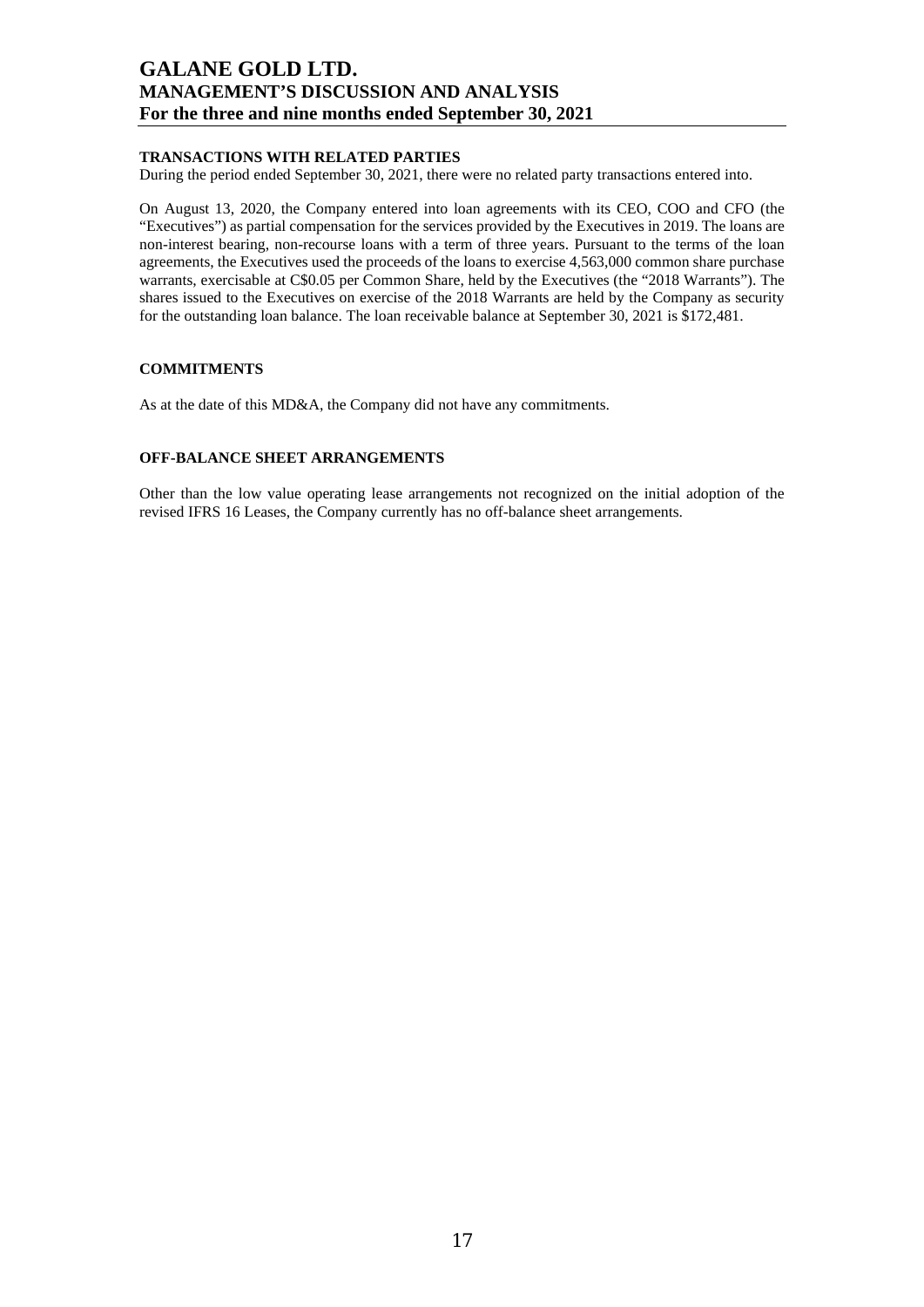### **SUPPLEMENTAL INFORMATION TO MANAGEMENT'S DISCUSSION AND ANALYSIS**

### **CASH COSTS**

The Company's MD&A refers to operating cash cost per ounce, and operating cash cost excluding royalties per ounce, both non-GAAP performance measures, in order to provide investors with information about measures used by management to monitor performance. Management of the Company uses this information to assess how well the producing gold mines are performing compared to plan and prior periods, and also to assess the overall effectiveness and efficiency of gold mining operations. Cash cost figures are calculated in accordance with a standard developed by the Gold Institute, which was a worldwide association of suppliers of gold and gold products and included leading North American gold producers. The Gold Institute ceased operations in 2002, but the standard is still an accepted standard of reporting cash costs of gold production in North America. Adoption of the standard is voluntary, and the cost measures presented herein may not be comparable to other similarly titled measures of other companies. Cash cost includes mine site operating costs such as mining, processing, administration, but are exclusive of impairment, amortization, reclamation, and exploration and development costs. Operating cash cost is the total cash cost less those costs capitalized as attributable to the removal of excess waste in developing new resources. These costs are then divided by the Company's ounces of gold produced to arrive at the cash cost measures on a per ounce basis. These measures, along with sales, are considered to be key indicators of a company's ability to generate operating earnings and cash flow from its mining operations. These measures of cash costs do not have any standardized meaning prescribed by IFRS and differ from measures determined in accordance with IFRS. They are intended to provide additional information and should not be considered in isolation or as a substitute for measures of performance prepared in accordance with IFRS. These measures are not necessarily indicative of net earnings or cash flow from operations as determined under IFRS.

The following tables provide a reconciliation of cash cost measures for the mine to the mining costs excluding impairment, depreciation and amortization reflected in the Annual Financial Statements.

|                                                                        | O3 2021          |    | O <sub>2</sub> 2021 | O1 2021         | O <sub>4</sub> 2020 |
|------------------------------------------------------------------------|------------------|----|---------------------|-----------------|---------------------|
| Mining costs excluding<br>impairment, depreciation<br>and amortization | \$<br>10,076,574 | \$ | 8,471,367           | \$<br>8,242,418 | \$<br>8,490,051     |
| Adjust for:                                                            |                  |    |                     |                 |                     |
| Inventory movement                                                     | (537, 231)       |    | 150.932             | 56,928          | 1,840               |
| Total operating cash cost                                              | \$<br>9,539,343  | \$ | 8,622,299           | \$<br>8,299,346 | \$<br>8,491,891     |
| Rovalties                                                              | (558, 887)       |    | (529, 905)          | (507, 591)      | (717, 397)          |
| Total operating cash cost<br>excluding royalties                       | \$<br>8,980,456  | S  | 8,092,394           | \$<br>7,791,755 | \$<br>7,774,494     |
| Gold production (ounces)                                               | 5,691            |    | 5,990               | 5,600           | 7,122               |
| Total operating cash cost<br>excluding royalties per oz.               | \$<br>1,578      | \$ | 1,351               | \$<br>1,391     | \$<br>1,092         |

|                                                                        | O3 2020 |            | O <sub>2</sub> 2020 |    | O1 2020    | O <sub>4</sub> 2019 |
|------------------------------------------------------------------------|---------|------------|---------------------|----|------------|---------------------|
| Mining costs excluding<br>impairment, depreciation<br>and amortization | \$      | 9,770,640  | \$<br>6,889,365     | \$ | 7,215,634  | \$<br>8,243,831     |
| Adjust for:                                                            |         |            |                     |    |            |                     |
| Inventory movement                                                     |         | (640, 376) | (304, 234)          |    | 339,922    | 550,819             |
| Total operating cash cost                                              | \$      | 9,130,264  | \$<br>6,585,131     | \$ | 7,555,556  | \$<br>8,794,650     |
| Royalties                                                              |         | (756, 174) | (523, 194)          |    | (484, 419) | (457, 142)          |
| Total operating cash cost<br>excluding royalties                       | \$      | 8,374,090  | \$<br>6,061,937     | \$ | 7,071,137  | \$<br>8,337,508     |
| Gold production (ounces)                                               |         | 7,738      | 5,691               |    | 6,818      | 6,839               |
| Total operating cash cost<br>excluding royalties per<br>OZ.            | \$      | 1,082      | \$<br>1,065         | \$ | 1,037      | \$<br>1,214         |